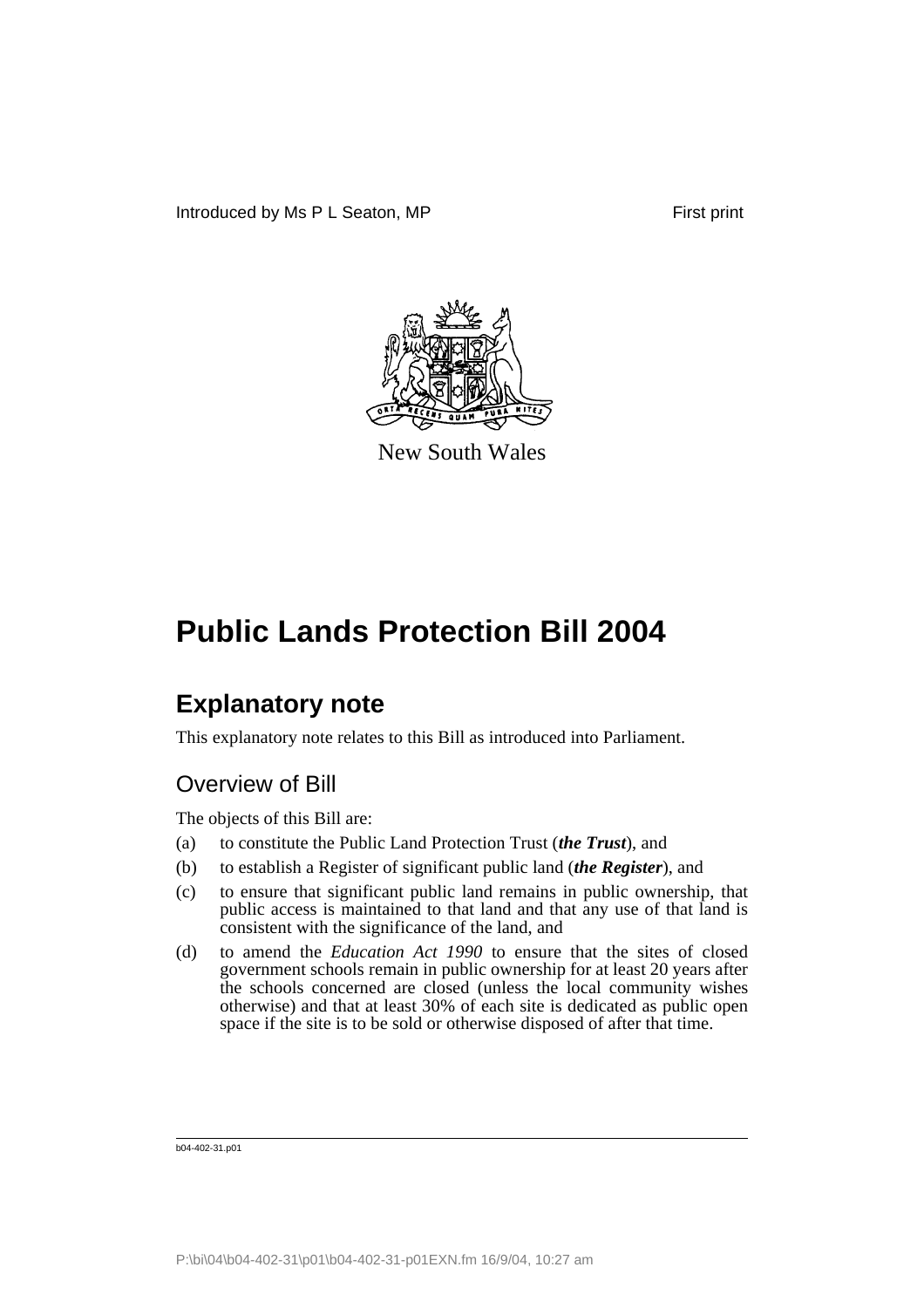Explanatory note

# Outline of provisions

## **Part 1 Preliminary**

**Clause 1** sets out the name (also called the short title) of the proposed Act.

**Clause 2** provides for the commencement of the proposed Act on the date of assent.

**Clause 3** defines certain words and expressions used in the proposed Act.

**Clause 4** sets out the objects of the proposed Act, which are to ensure that significant public land remains in public ownership, and that public access is maintained to that land, and that any use of that land is consistent with the significance of the land.

## **Part 2 The Trust**

**Clause 5** constitutes a corporation under the corporate name of the "Public Land Protection Trust".

**Clause 6** provides for the appointment of trustees by the Minister and also provides for the procedures of the Trust.

**Clause 7** sets out the functions of Trust, which are:

- (a) to receive and consider proposals in relation to the inclusion of public land in the Register of significant public land and to make recommendations to the Minister in relation to those proposals, and
- (b) to make recommendations to the Minister in relation to the leasing or licensing of any significant public land or building within such land, and
- (c) to carry out investigations, research and inquiries relating to the matters referred to in paragraphs (a) and (b), and
- (d) to exercise such other functions as are conferred or imposed on it by or under the proposed Act or any other Act or the regulations.

# **Part 3 Significant public land**

## **Division 1 Identification**

**Clause 8** provides that any person, body or organisation may submit to the Trust a written proposal that an area of public land be included in the Register of significant public land. On receipt of the proposal, the Trust is to seek the comments of the Minister and is to consider the proposal and the Minister's comments (if any). After considering the proposal, the Trust is to make a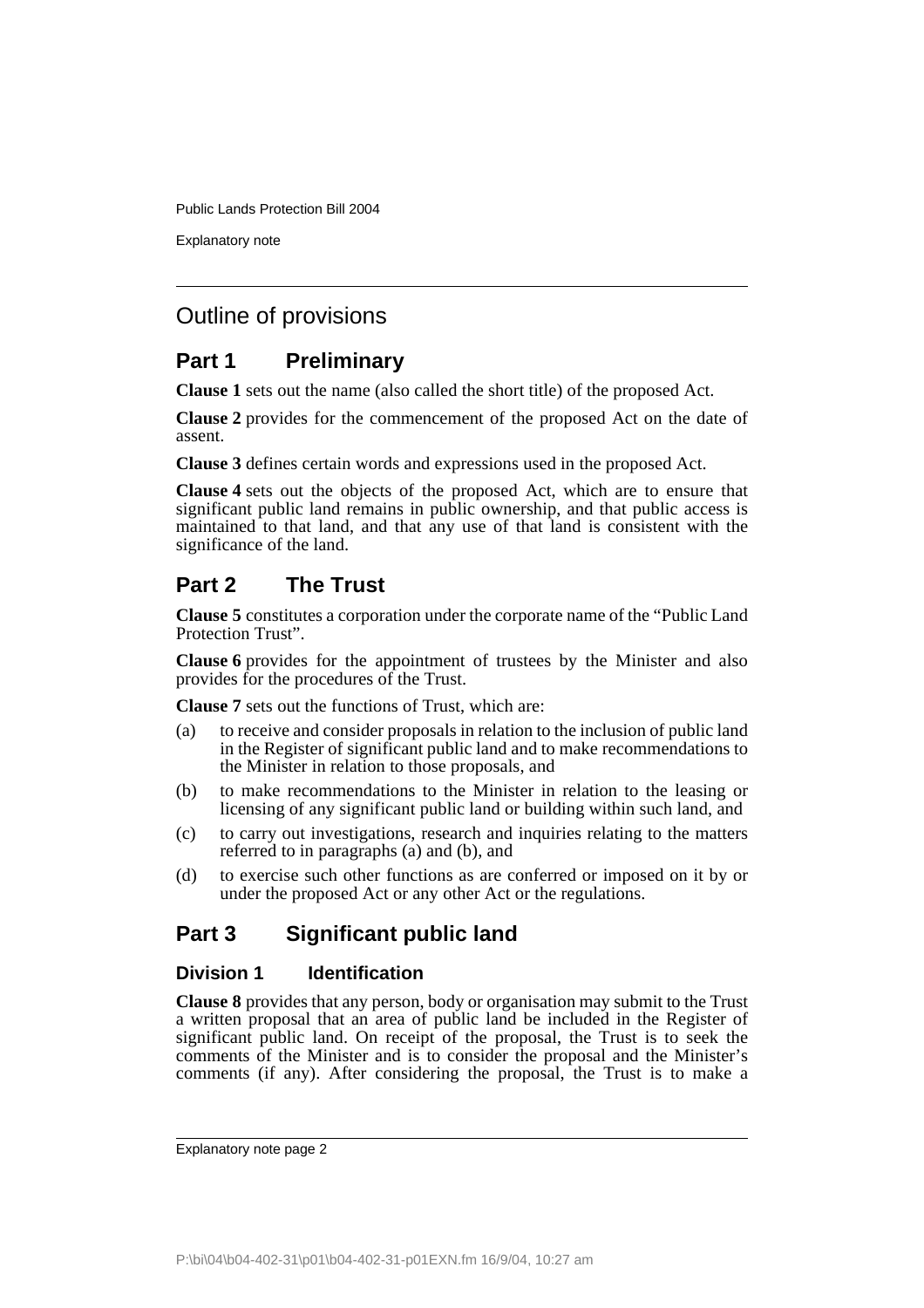Explanatory note

recommendation to the Minister in relation to the proposal. If the Trust recommends that land be included in the Register, it is to include with its recommendation proposed key purposes for which the land may be used, being purposes that the Trust considers to be consistent with the significance of the land.

**Clause 9** permits the Minister to amend the Register by order published in the Gazette. An order may insert, omit or amend a description of public land and the key purposes for which the land may be used. The Minister is required to consider any recommendation of the Trust before amending the Register and is to publish reasons if the Minister does not follow the recommendations of the Trust. An order of the Minister must be tabled in each House of Parliament and may be disallowed by either House.

## **Division 2 Restrictions on dealings**

**Clause 10** prohibits the sale, transfer, lease, licence or other alienation, and any mortgage or other encumbrance, of the whole, or any part, of any significant public land except as provided by the proposed Act. The Governor is able to transfer the whole or any part of any significant public land to a statutory body representing the Crown that is subject to the direction and control of the Minister.

**Clause 11** restricts development within significant public land to development for any purpose that is in accordance with the key purposes for which that land may be used. However, development for residential purposes is prohibited.

**Clause 12** allows a lease or licence to be granted of a building or land within significant public land for any purpose that is in accordance with the key purposes for which that land may be used, but only with the consent of the Minister and after the main terms of the lease or licence have been subject to public scrutiny and comment. Management agreements may be entered into (subject to parallel restrictions) with the local council or a prescribed person or body. The granting of an easement in relation to land within significant public land requires the consent of the Minister and public scrutiny and comment.

# **Part 4 Miscellaneous**

**Clause 13** provides that the proposed Act does not affect the application of the *Heritage Act 1977* to any significant public land.

**Clause 14** allows the Governor to make regulations for the purposes of the proposed Act.

**Clause 15** is a formal provision giving effect to the amendments to the *Education Act 1990* set out in Schedule 4.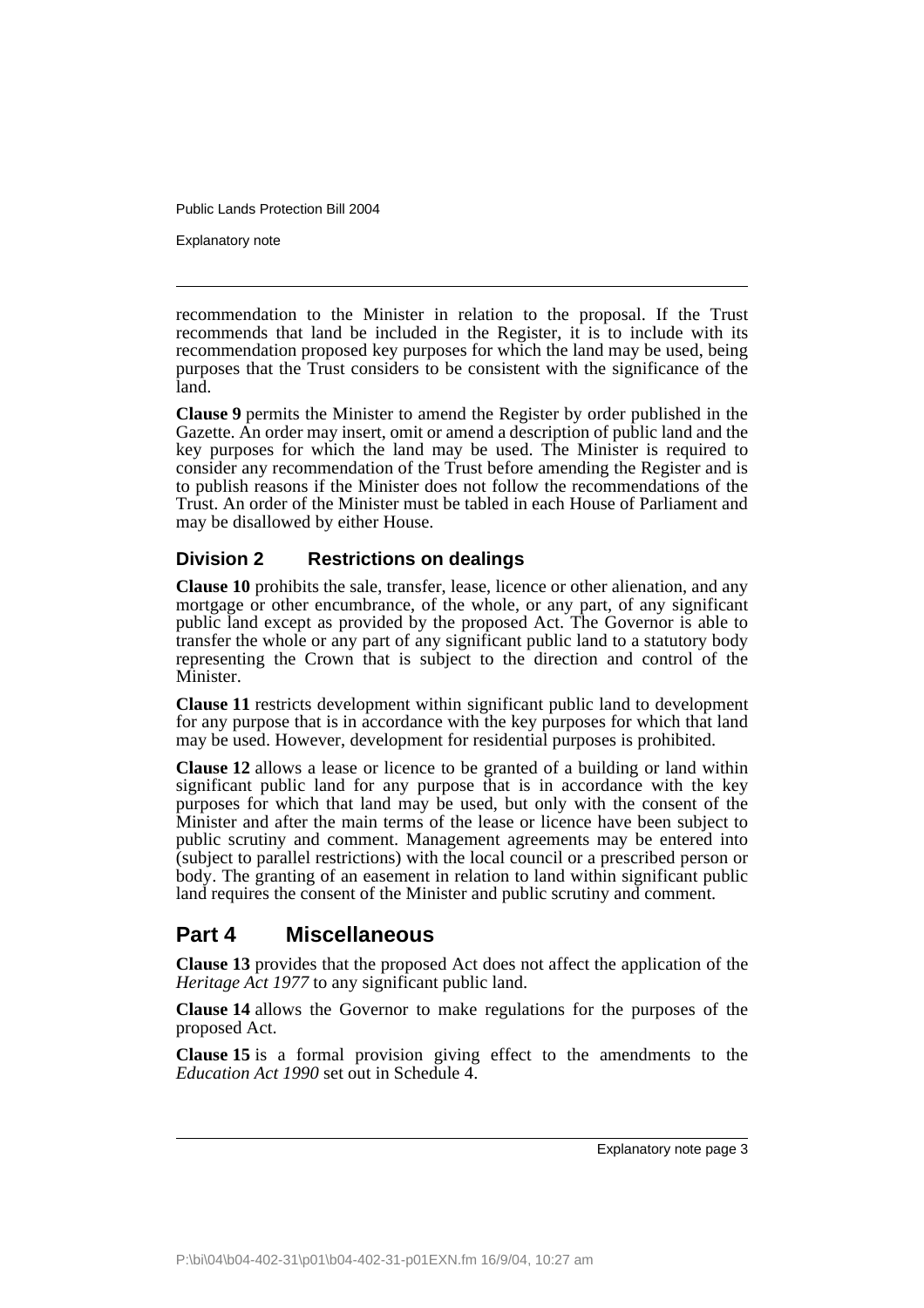Explanatory note

**Clause 16** prevents anything done by or under the proposed Act from affecting any property interest or liability in or over significant public land, that existed immediately before the land was included in the Register.

**Clause 17** provides for a review of the proposed Act.

# **Schedule 1 Register of significant public land**

**Schedule 1** contains the Register of significant public land.

## **Schedule 2 Provisions relating to trustees**

**Schedule 2** contains provisions relating to the trustees including the procedures for appointing a Chairperson, acting Chairperson and acting trustees, the terms of office of trustees, remuneration, vacancies in office, disclosure of pecuniary interests and liability of trustees.

# **Schedule 3 Provisions relating to procedure of Trust**

**Schedule 3** contains provisions relating to the procedure of meetings of the Trust, including the procedures for the calling and conducting a meeting, the quorum, the presiding trustee, voting at a meeting, the transaction of business in writing or by telephone and the keeping of minutes.

# **Schedule 4 Amendment of Education Act 1990 No 8**

**Schedule 4 [1]** provides that if a government school is closed, all the public land on which the school was located immediately before its closure (including any structures that are fixtures on the land) is taken to be significant public land and the key purposes for which that land may be used are taken to be educational purposes. The site of a closed government school that is taken to be significant public land under proposed Part 6A is a protected school site. A protected school site ceases to be taken to be significant public land only if:

- (a) after consultation with the local community, the Minister for Education grants an exemption in relation to the site, or
- (b) the Minister for Education establishes a government school on the site, or
- (c) a period of at least 20 years has passed since the closure of the government school that resulted in the site becoming a protected school site and at least 30% of the land within the protected school site is reserved or dedicated as public open space, or, in certain circumstances, for some other public purpose.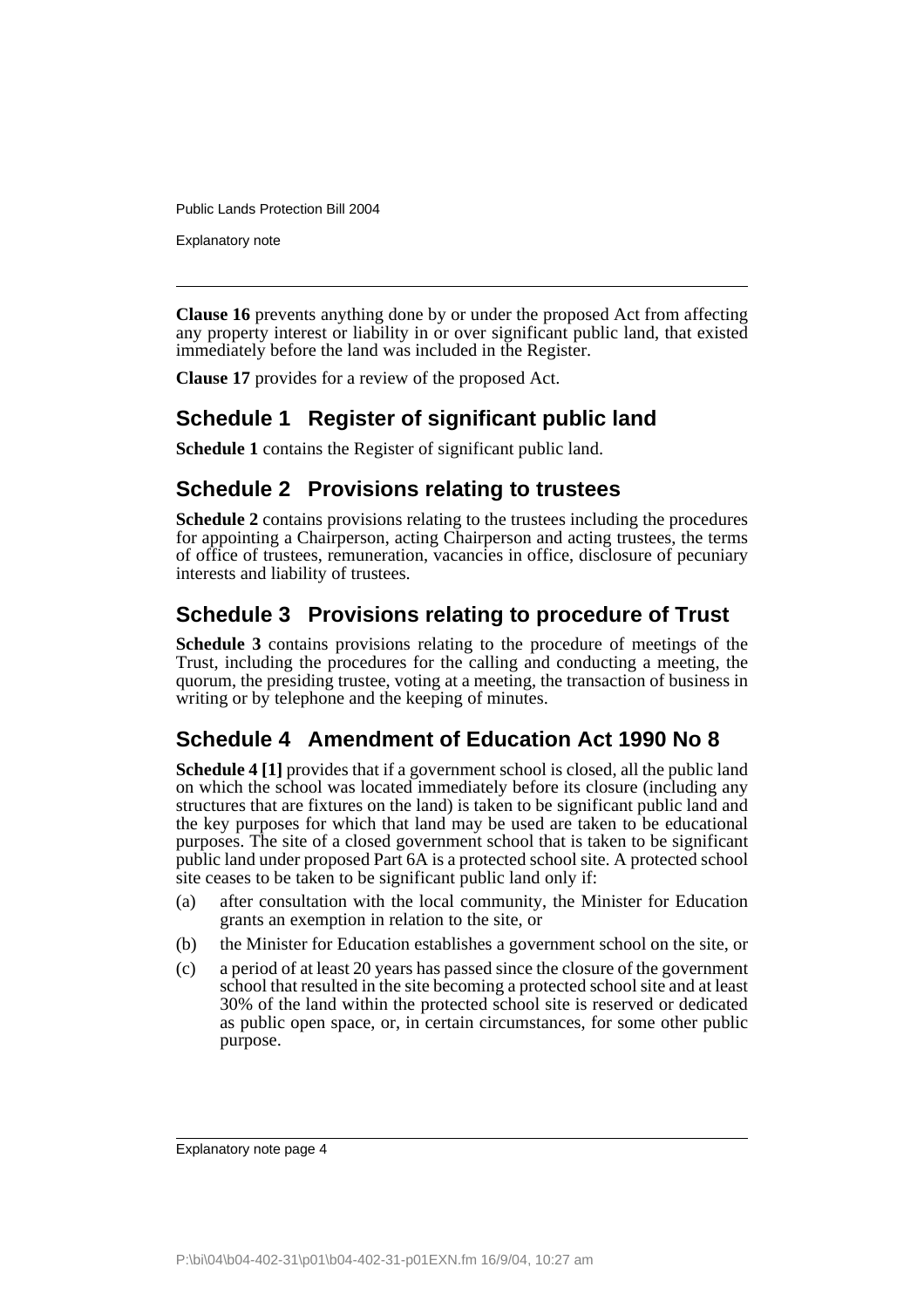Explanatory note

Nothing in the proposed Part prevents the Minister administering the *Public Lands Protection Act 2004* from inserting in the Register of significant public land, a description of land that is a protected school site, or part of such a site, or that is no longer a protected school site, or part of such a site.

**Schedule 4 [2]** amends Schedule 3 to the Act to enable the regulations to make provision for matters of a savings and transitional nature consequent on the amendment to the Act.

# **Schedule 5 Savings, transitional and other provisions**

**Schedule 5** contains provisions of a savings and transitional nature.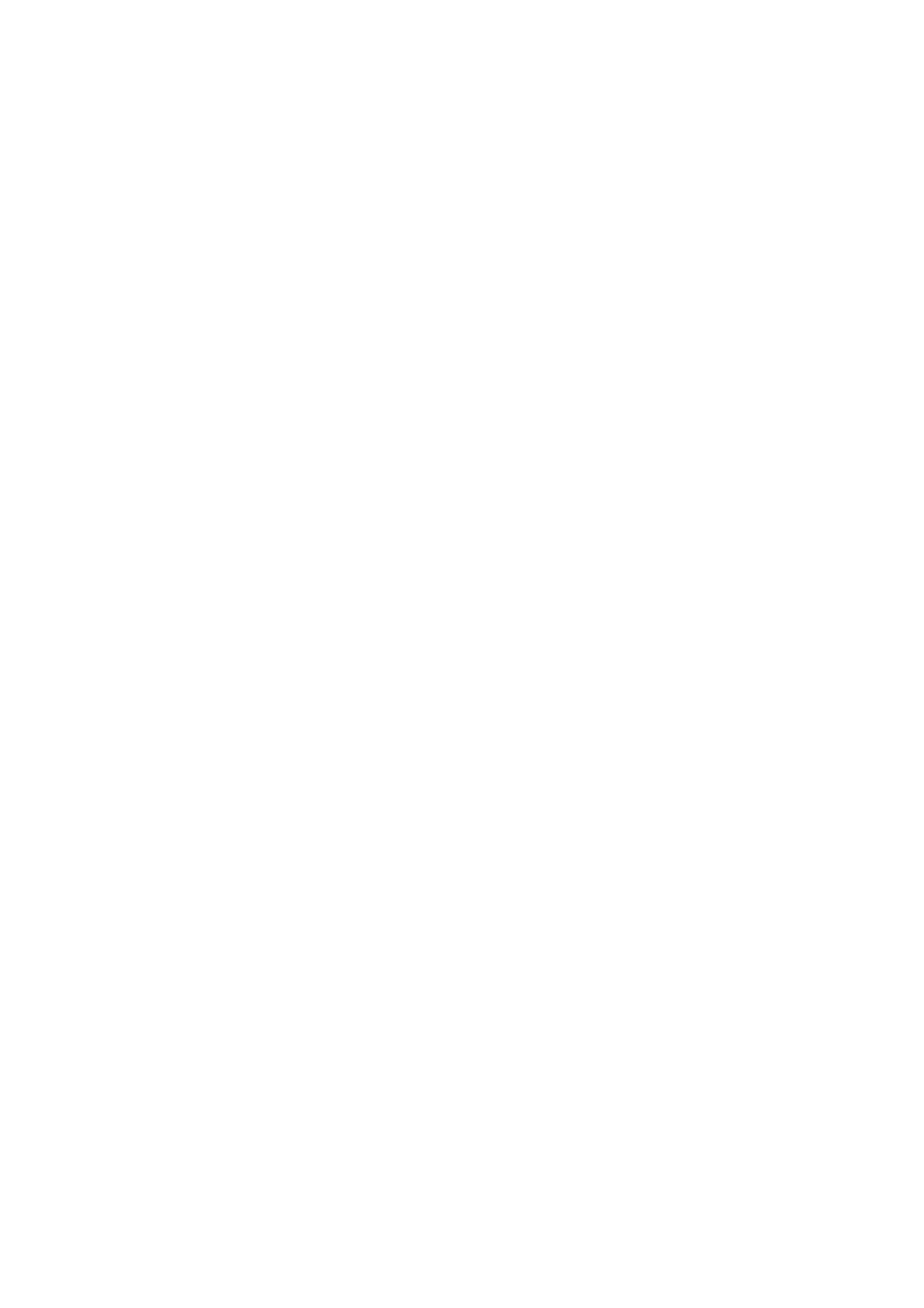Introduced by Ms P L Seaton, MP First print



New South Wales

# **Public Lands Protection Bill 2004**

# **Contents**

|        |                                                                                                                                               | Page           |
|--------|-----------------------------------------------------------------------------------------------------------------------------------------------|----------------|
| Part 1 | <b>Preliminary</b>                                                                                                                            |                |
|        | Name of Act<br>1<br>2<br>Commencement                                                                                                         | 2<br>2         |
|        | 3<br>Definitions                                                                                                                              | $\overline{2}$ |
|        | 4<br>Objects of Act                                                                                                                           | 2              |
| Part 2 | <b>The Trust</b>                                                                                                                              |                |
|        | Constitution of the Trust<br>5<br>6<br>Appointment of trustees and procedures of the Trust<br>$\overline{7}$<br><b>Functions of the Trust</b> | 4<br>4<br>4    |
| Part 3 | <b>Significant public land</b>                                                                                                                |                |
|        | <b>Division 1</b><br><b>Identification</b>                                                                                                    |                |
|        | 8<br>Assessment of land                                                                                                                       | 5              |
|        |                                                                                                                                               |                |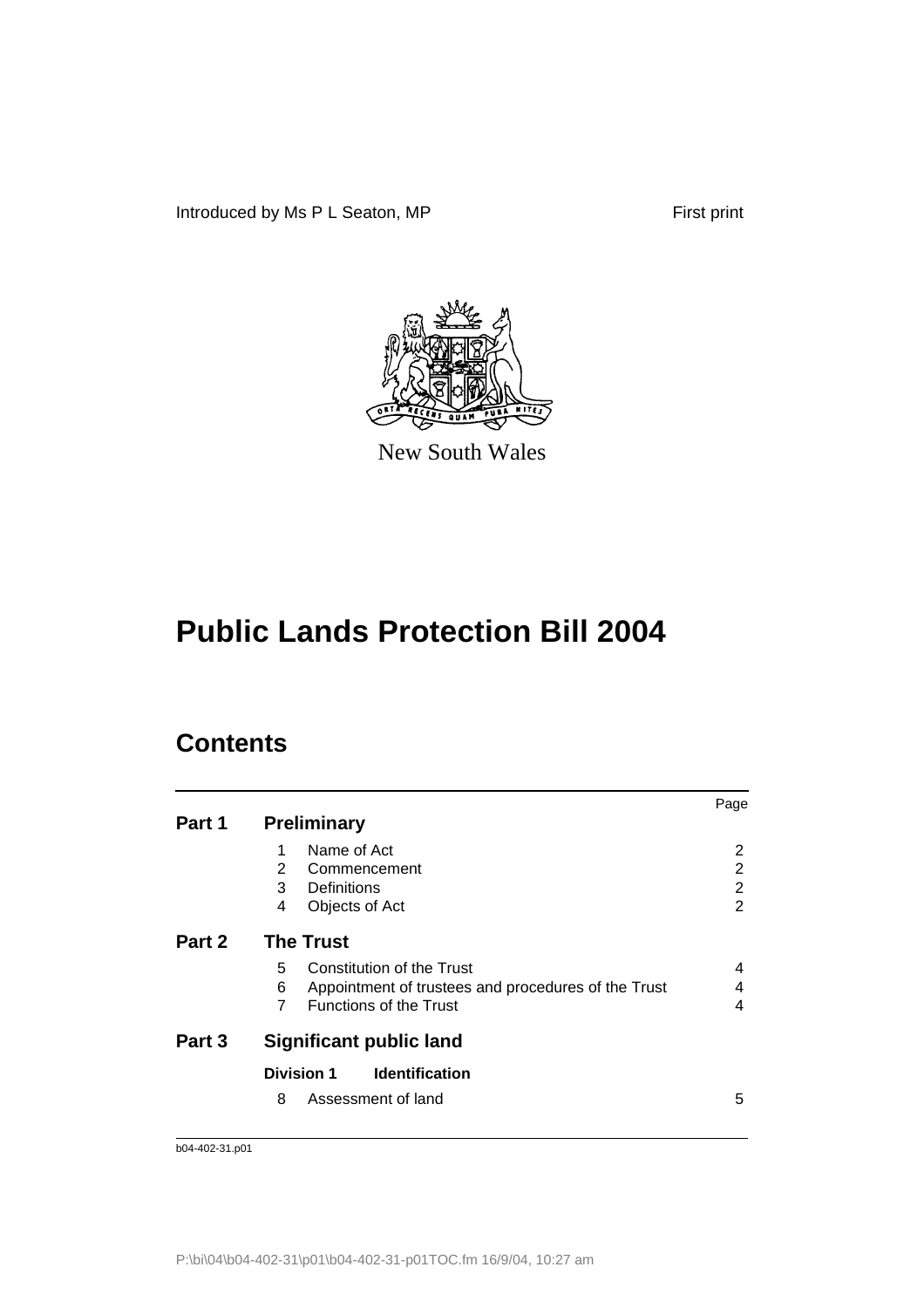**Contents** 

|                                        |                 |                                                                    | Page            |
|----------------------------------------|-----------------|--------------------------------------------------------------------|-----------------|
|                                        | 9               | Including land in Register of significant public land              | 5               |
|                                        |                 | <b>Division 2</b><br><b>Restrictions on dealings</b>               |                 |
|                                        | 10              | Significant public land not to be sold or otherwise<br>disposed of | 6               |
|                                        | 11              | Development on significant public land restricted                  | 6               |
|                                        | 12 <sup>2</sup> | Leases, licences, easements and management<br>agreements           | $\overline{7}$  |
| Part 4                                 |                 | <b>Miscellaneous</b>                                               |                 |
|                                        | 13              | Application of Heritage Act 1977                                   | 10              |
|                                        | 14              | Regulations                                                        | 10              |
|                                        | 15              | Amendment of Education Act 1990 No 8                               | 10              |
|                                        | 16              | Savings, transitional and other provisions                         | 10              |
|                                        | 17              | Review of Act                                                      | 10              |
| <b>Schedule 1</b>                      |                 | Register of significant public land                                | 12 <sup>2</sup> |
| <b>Schedule 2</b>                      |                 | <b>Provisions relating to trustees</b>                             | 13              |
| <b>Schedule 3</b><br><b>Schedule 4</b> |                 | Provisions relating to procedure of Trust                          | 17              |
|                                        |                 | <b>Amendment of Education Act 1990 No 8</b>                        | 19              |
| <b>Schedule 5</b>                      |                 | Savings, transitional and other provisions                         | 22              |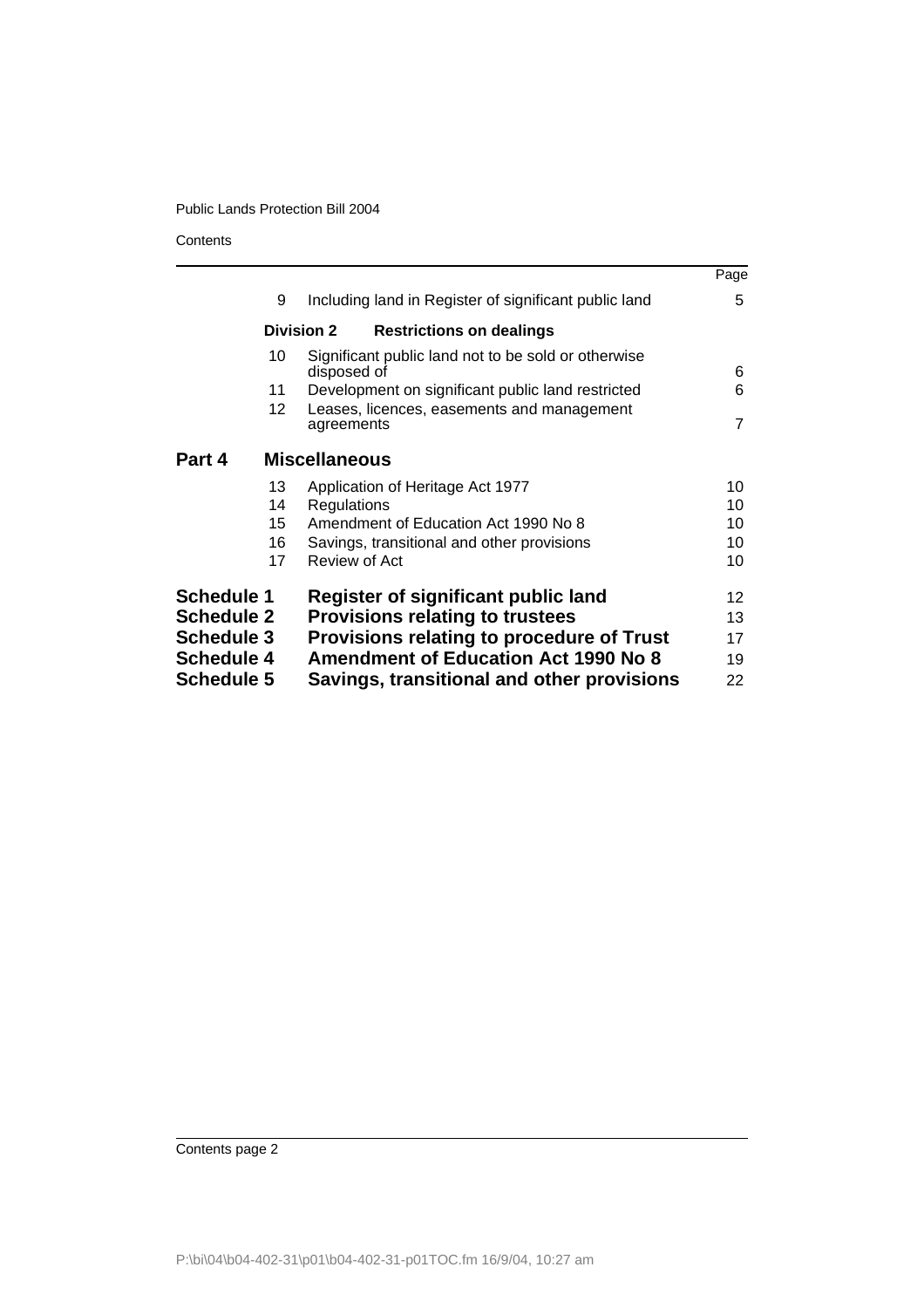

New South Wales

# **Public Lands Protection Bill 2004**

No , 2004

## **A Bill for**

An Act to constitute the Public Land Protection Trust, to establish a Register of significant public land and to protect significant public land; to amend the *Education Act 1990* to provide for the protection of the sites of closed Government schools; and for other purposes.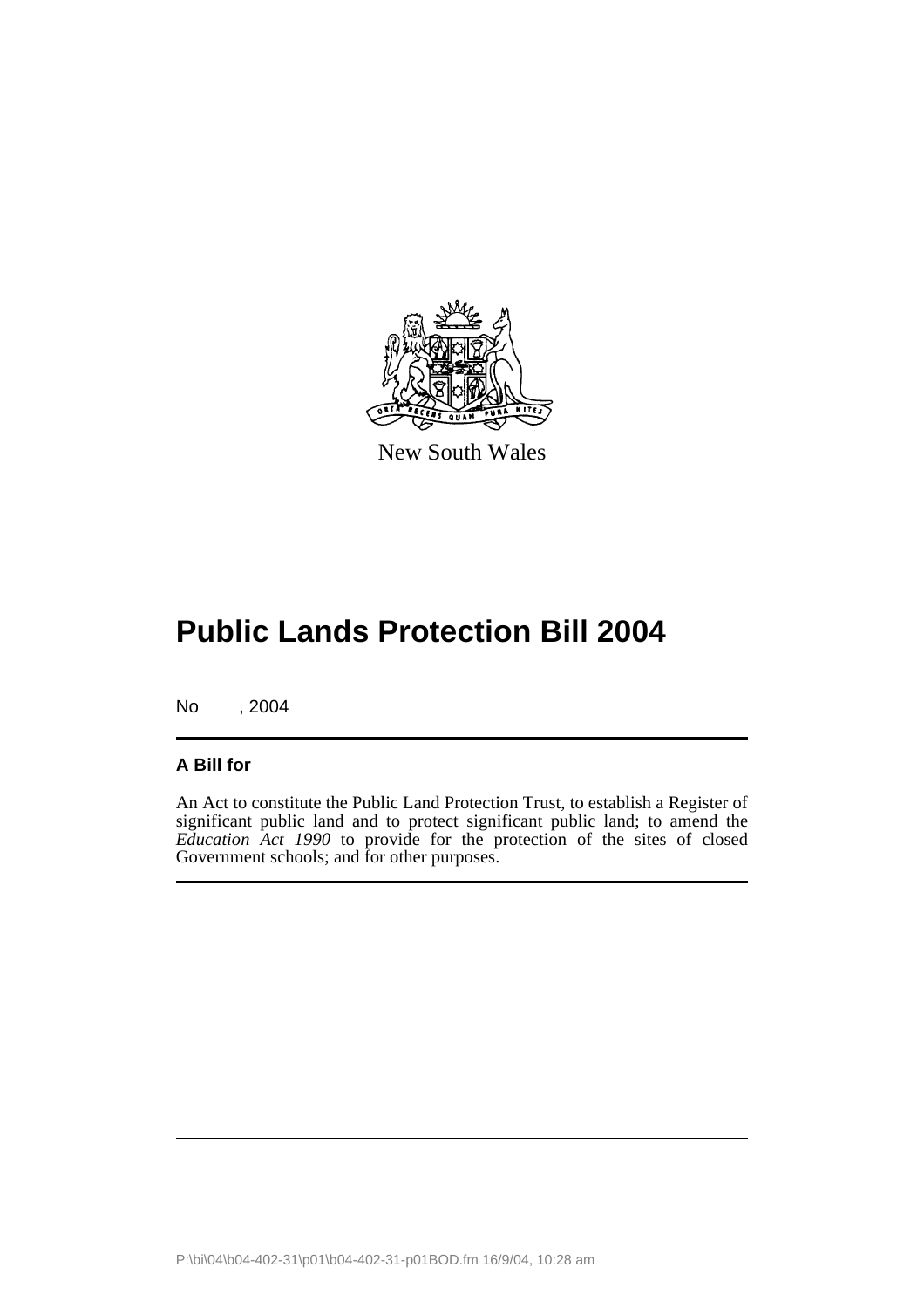| Clause 1 | Public Lands Protection Bill 2004 |
|----------|-----------------------------------|
|          |                                   |

Part 1 Preliminary

<span id="page-9-3"></span><span id="page-9-2"></span><span id="page-9-1"></span><span id="page-9-0"></span>

|              | The Legislature of New South Wales enacts:                                                                                                                                                                                                                            |                      |
|--------------|-----------------------------------------------------------------------------------------------------------------------------------------------------------------------------------------------------------------------------------------------------------------------|----------------------|
| Part 1       | <b>Preliminary</b>                                                                                                                                                                                                                                                    | $\overline{2}$       |
| 1            | <b>Name of Act</b>                                                                                                                                                                                                                                                    | 3                    |
|              | This Act is the <i>Public Lands Protection Act 2004</i> .                                                                                                                                                                                                             | $\overline{4}$       |
| $\mathbf{2}$ | <b>Commencement</b>                                                                                                                                                                                                                                                   | 5                    |
|              | This Act commences on the date of assent.                                                                                                                                                                                                                             | 6                    |
| 3            | <b>Definitions</b>                                                                                                                                                                                                                                                    | 7                    |
|              | In this Act:                                                                                                                                                                                                                                                          | 8                    |
|              | <i>exercise</i> a function includes perform a duty.                                                                                                                                                                                                                   | 9                    |
|              | <i>function</i> includes a power, authority or duty.                                                                                                                                                                                                                  | 10                   |
|              | key purposes, in relation to significant public land, means the key<br>purposes set out in Column 2 of the Register next to the description<br>of the land in Column 1.                                                                                               | 11<br>12<br>13       |
|              | <i>public authority</i> means any government department, local<br>government authority, State owned corporation or statutory body<br>representing the Crown.                                                                                                          | 14<br>15<br>16       |
|              | <i>public land</i> means land owned by, or vested in, the Crown or a<br>public authority, but does not include land reserved or dedicated<br>under the National Parks and Wildlife Act 1974 or a State forest<br>within the meaning of the <i>Forestry Act 1916</i> . | 17<br>18<br>19<br>20 |
|              | <i>significant public land</i> means land described in Column 1 of the<br>Register, and includes all structures that are fixtures on that land.                                                                                                                       | 21<br>22             |
|              | <i>the Register</i> means the Register of significant public land set out in<br>Schedule 1.                                                                                                                                                                           | 23<br>24             |
|              | <i>the Trust</i> means the Public Land Protection Trust constituted by<br>Part 2.                                                                                                                                                                                     | 25<br>26             |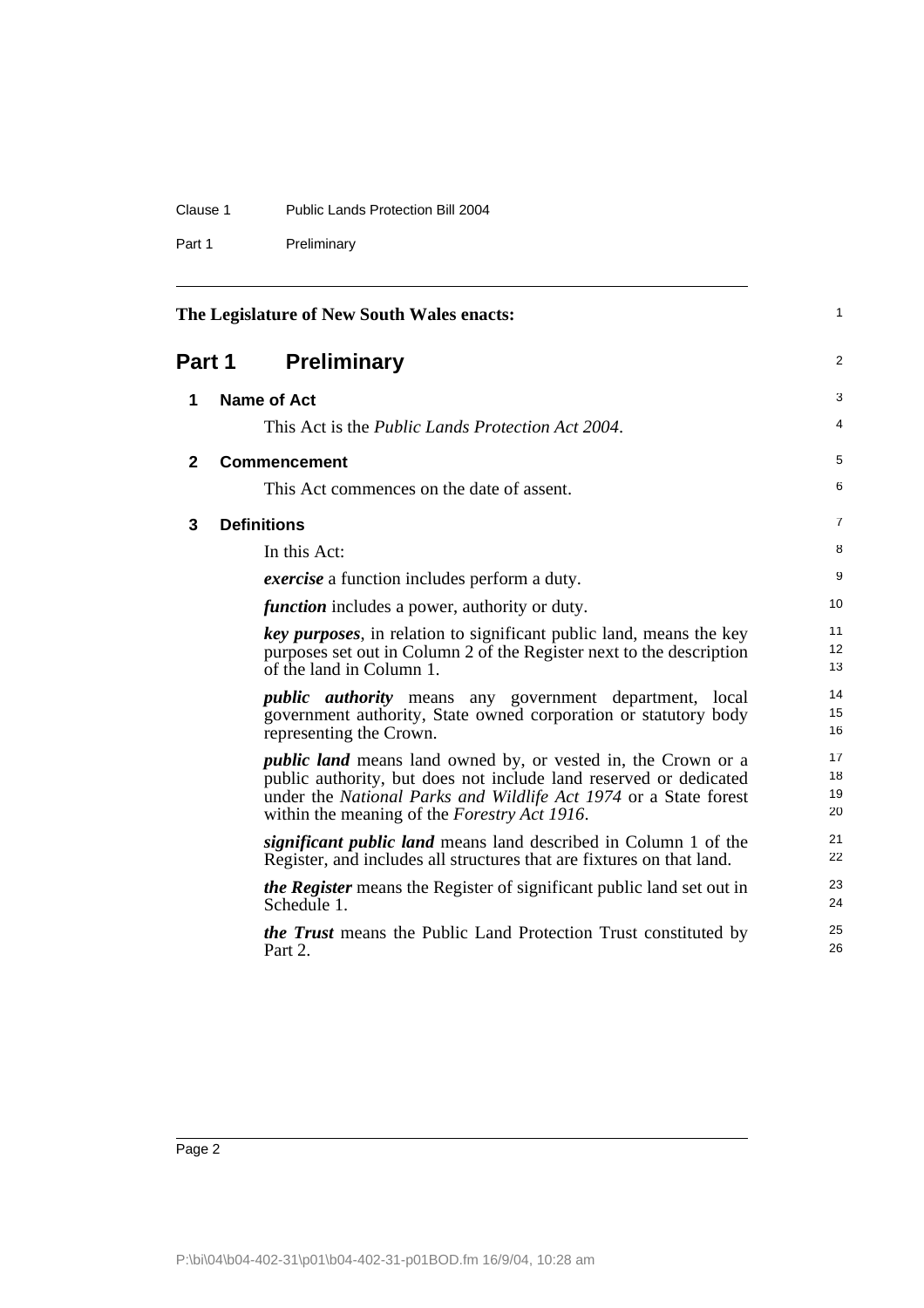| Public Lands Protection Bill 2004 | Clause 4 |
|-----------------------------------|----------|
| Preliminary                       | Part 1   |
|                                   |          |

#### <span id="page-10-0"></span>**4 Objects of Act** The objects of this Act are to ensure: (a) that significant public land remains in public ownership, and (b) that public access is maintained to that land, and (c) that any use of that land is consistent with the significance of the land. 1 2 3 4 5 6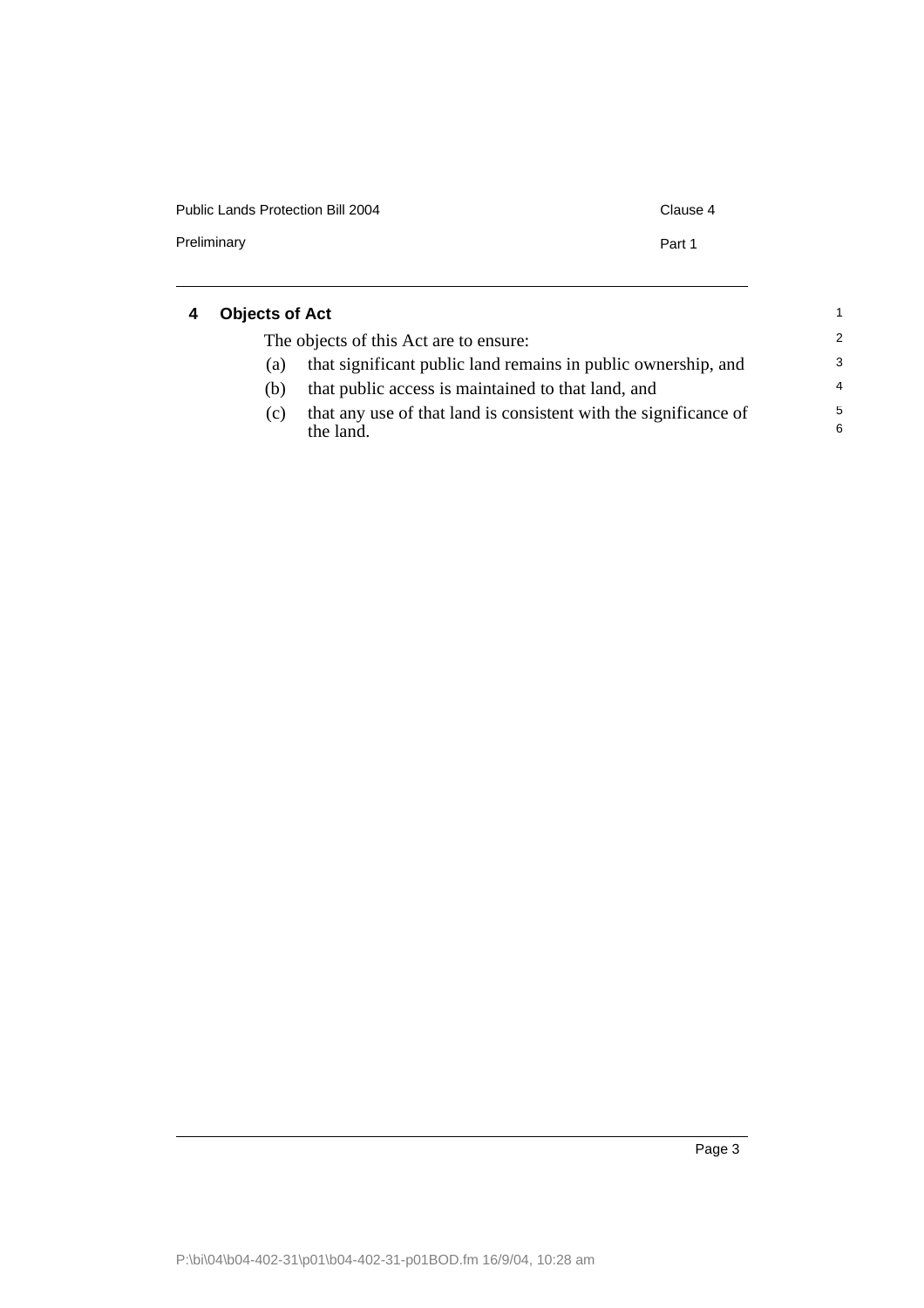## Clause 5 Public Lands Protection Bill 2004

Part 2 The Trust

# <span id="page-11-1"></span><span id="page-11-0"></span>**Part 2 The Trust**

<span id="page-11-3"></span><span id="page-11-2"></span>

| 5 |     |     | <b>Constitution of the Trust</b>                                                                                                                                                                      | $\overline{2}$       |
|---|-----|-----|-------------------------------------------------------------------------------------------------------------------------------------------------------------------------------------------------------|----------------------|
|   | (1) |     | There is constituted by this Act a corporation under the corporate<br>name of the "Public Land Protection Trust".                                                                                     | 3<br>$\overline{4}$  |
|   | (2) |     | The Trust has and may exercise the functions conferred or imposed<br>on it by or under this or any other Act.                                                                                         | 5<br>6               |
| 6 |     |     | Appointment of trustees and procedures of the Trust                                                                                                                                                   | $\overline{7}$       |
|   | (1) |     | The Trust consists of 7 trustees appointed by the Minister.                                                                                                                                           | 8                    |
|   | (2) |     | The persons appointed as trustees are to include the following:                                                                                                                                       | 9                    |
|   |     | (a) | a person with knowledge or expertise in heritage matters,                                                                                                                                             | 10 <sup>1</sup>      |
|   |     | (b) | a person with knowledge or expertise in planning matters,                                                                                                                                             | 11                   |
|   |     | (c) | a person with knowledge or expertise in conservation matters,                                                                                                                                         | 12                   |
|   |     | (d) | a person with knowledge or expertise in infrastructure<br>planning,                                                                                                                                   | 13<br>14             |
|   |     | (e) | a person appointed to represent the Minister,                                                                                                                                                         | 15                   |
|   |     | (f) | a person appointed to represent the property industry,                                                                                                                                                | 16                   |
|   |     | (g) | a person appointed to represent the broad community.                                                                                                                                                  | 17                   |
|   | (3) |     | Schedule 2 has effect with respect to the trustees.                                                                                                                                                   | 18                   |
|   | (4) |     | Schedule 3 has effect with respect to the procedure of the Trust.                                                                                                                                     | 19                   |
| 7 |     |     | <b>Functions of the Trust</b>                                                                                                                                                                         | 20                   |
|   |     |     | The functions of the Trust are:                                                                                                                                                                       | 21                   |
|   |     | (a) | to receive and consider proposals under this Act in relation to<br>the inclusion of public land in the Register and to make<br>recommendations to the Minister in relation to those<br>proposals, and | 22<br>23<br>24<br>25 |
|   |     | (b) | to make recommendations to the Minister in relation to the<br>leasing or licensing of any significant public land (including<br>the leasing or licensing of any building within such land), and       | 26<br>27<br>28       |
|   |     | (c) | to carry out investigations, research and inquiries relating to<br>the matters referred to in paragraphs (a) and (b), and                                                                             | 29<br>30             |
|   |     | (d) | to exercise such other functions as are conferred or imposed<br>on it by or under this or any other Act or the regulations.                                                                           | 31<br>32             |
|   |     |     |                                                                                                                                                                                                       |                      |

1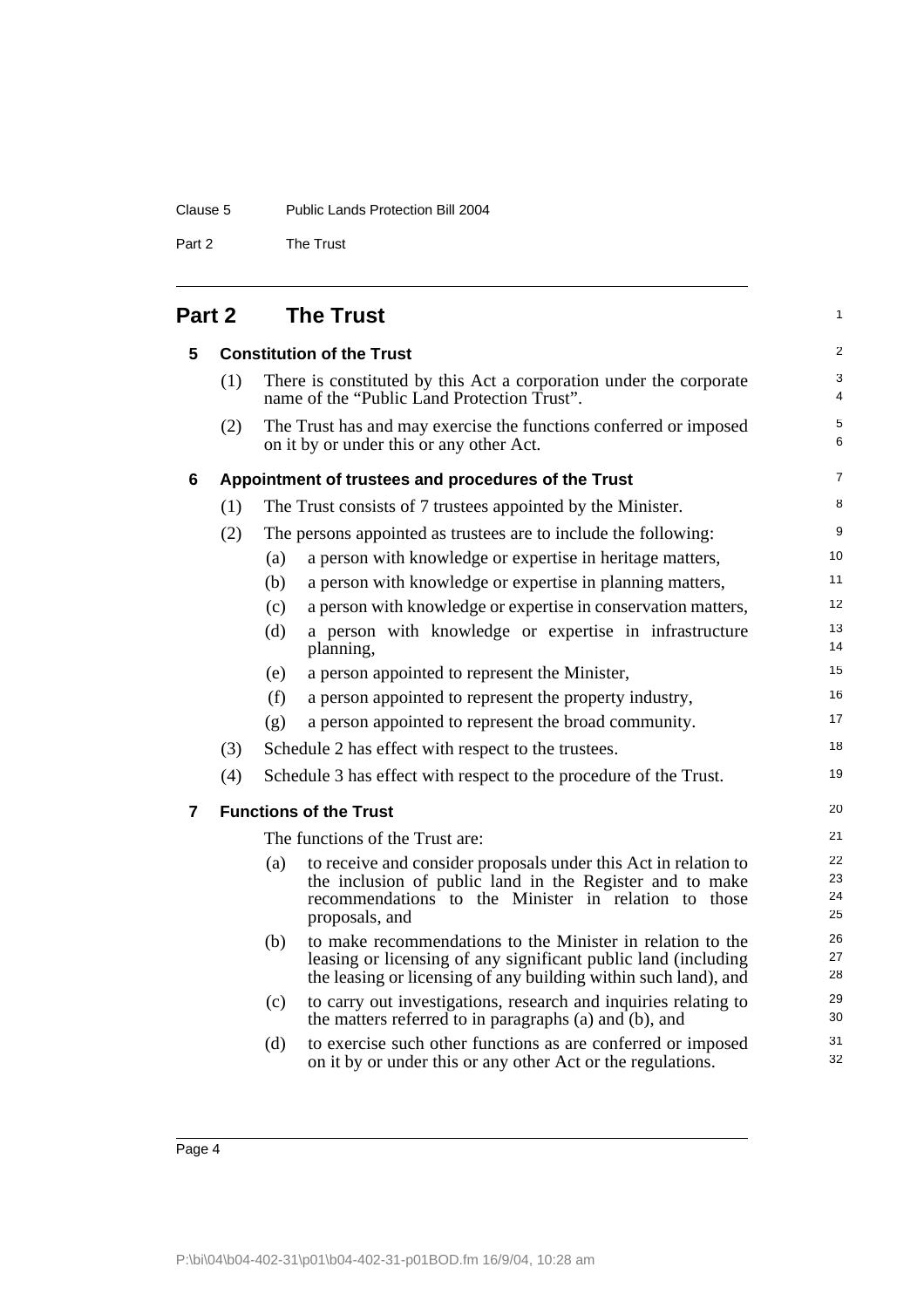<span id="page-12-3"></span><span id="page-12-2"></span><span id="page-12-1"></span><span id="page-12-0"></span>

| Part 3            | <b>Significant public land</b>                                                                                                                                                                                                                                                                                                                                                      |
|-------------------|-------------------------------------------------------------------------------------------------------------------------------------------------------------------------------------------------------------------------------------------------------------------------------------------------------------------------------------------------------------------------------------|
| <b>Division 1</b> | <b>Identification</b>                                                                                                                                                                                                                                                                                                                                                               |
| 8                 | Assessment of land                                                                                                                                                                                                                                                                                                                                                                  |
| (1)               | Any person, body or organisation (including a public authority) may<br>submit to the Trust a written proposal that an area of public land be<br>included in the Register.                                                                                                                                                                                                           |
| (2)               | On receipt of any such proposal, the Trust is to forward a copy of<br>the proposal to the Minister and invite the Minister to comment on<br>the proposal.                                                                                                                                                                                                                           |
| (3)               | After giving the Minister reasonable opportunity to comment, and<br>not later than 6 months after receiving the proposal, the Trust must:                                                                                                                                                                                                                                           |
|                   | consider the proposal and the comments received from the<br>(a)<br>Minister (if any), and                                                                                                                                                                                                                                                                                           |
|                   | make a recommendation to the Minister in relation to the<br>(b)<br>proposal.                                                                                                                                                                                                                                                                                                        |
| (4)               | If the Trust recommends that land be included in the Register, it is<br>to include with its recommendation proposed key purposes for<br>which the land may be used, being purposes that the Trust considers<br>to be consistent with the significance of the land.                                                                                                                  |
| (5)               | After making a recommendation to the Minister in relation to an<br>area of land, the Trust is not required to comply with subsections (2)<br>and (3) in respect to any further proposal relating to the same area<br>of land (or part of that land) unless the Trust determines that the<br>further proposal raises material matters that have not been<br>considered by the Trust. |
| 9                 | Including land in Register of significant public land                                                                                                                                                                                                                                                                                                                               |
| (1)               | The Minister may, on the recommendation of the Trust or on the<br>Minister's own initiative, by order published in the Gazette, amend<br>the Register by:                                                                                                                                                                                                                           |
|                   | inserting a description of public land and the key purposes for<br>(a)<br>which the land may be used, or                                                                                                                                                                                                                                                                            |
|                   | omitting or amending a description of significant public land<br>(b)<br>and the key purposes in relation to the land.                                                                                                                                                                                                                                                               |

Significant public land Part 3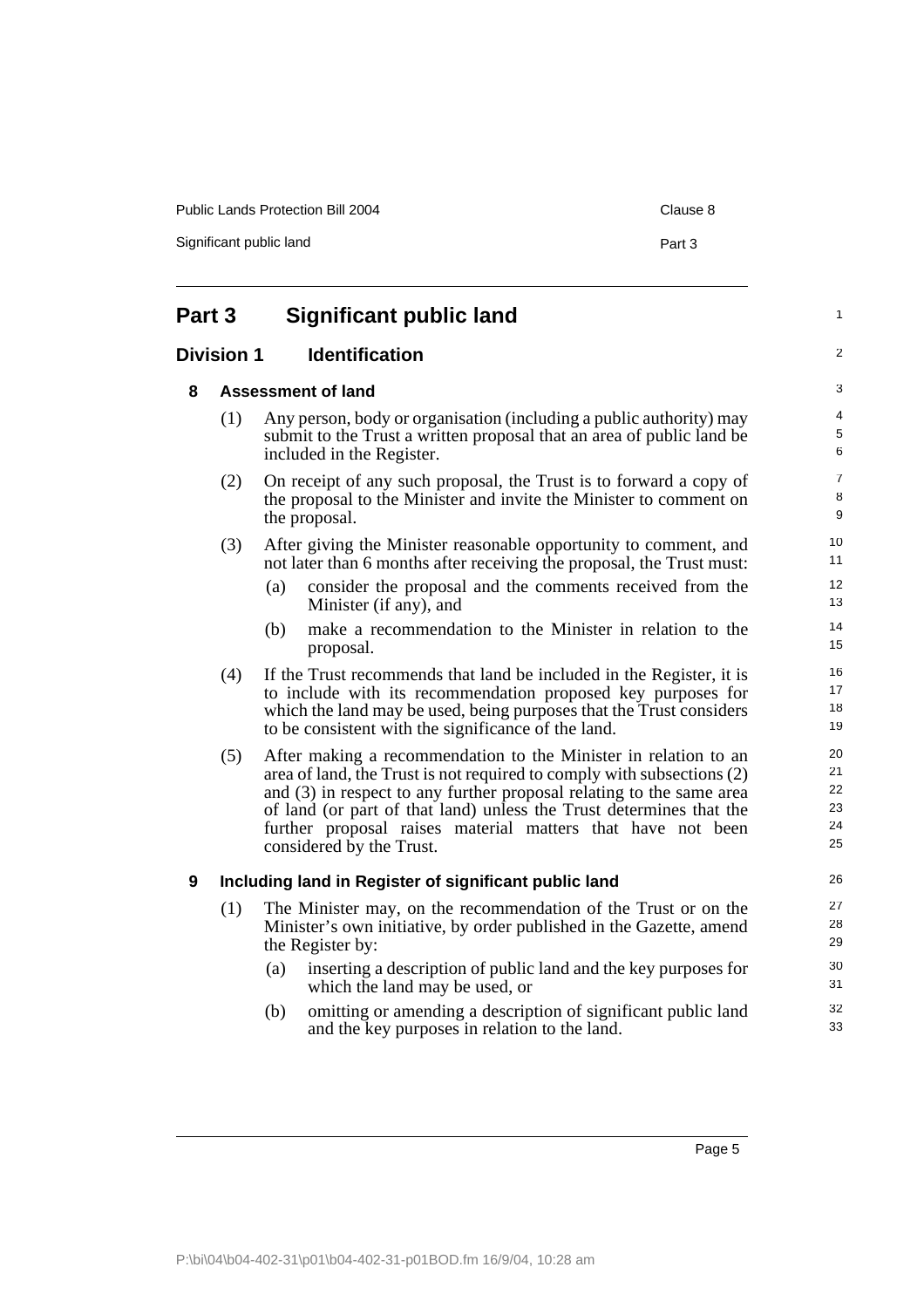#### Clause 10 Public Lands Protection Bill 2004

Part 3 Significant public land

(2) The Minister is not to make an order under subsection (1) on the Minister's own initiative, unless the Minister has sought, in writing, the Trust's recommendation as to whether the order should be made and has given the Trust at least 28 days to provide its written recommendation. (3) If the Minister makes any order that does not follow a recommendation of the Trust, the Minister must provide written reasons to the Trust for not following its recommendation. (4) The Minister is to make public any written reasons that the Minister provides to the Trust under subsection (3) and also the recommendation to which those written reasons relate. 10 11 12

13 14

15

(5) Sections 40 and 41 of the *Interpretation Act 1987* apply to an order made under this section as if it were a statutory rule to which those sections apply.

### <span id="page-13-0"></span>**Division 2 Restrictions on dealings**

#### <span id="page-13-1"></span>**10 Significant public land not to be sold or otherwise disposed of**

- (1) The sale, transfer, lease, licence or other alienation, and any mortgage or other encumbrance, of the whole, or any part, of any significant public land is prohibited, except as provided by this Act.
- (2) The Governor may, by proclamation, transfer the whole or any part of any significant public land to a statutory body representing the Crown that is subject to the direction and control of the Minister.

#### <span id="page-13-2"></span>**11 Development on significant public land restricted**

- (1) The provisions of environmental planning instruments that apply to any land within significant public land are the provisions of those instruments that so applied immediately before that land was included in the Register, subject to this section.
- (2) The consent authority for development applications relating to land within significant public land is the council of the local government area within which the land is situated, despite any other Act or any environmental planning instrument.
- (3) Development may be carried out on land within significant public land, with development consent, for any purpose that is in accordance with the key purposes for which that land may be used, subject to the other provisions of this section and to any relevant registered restrictive covenant.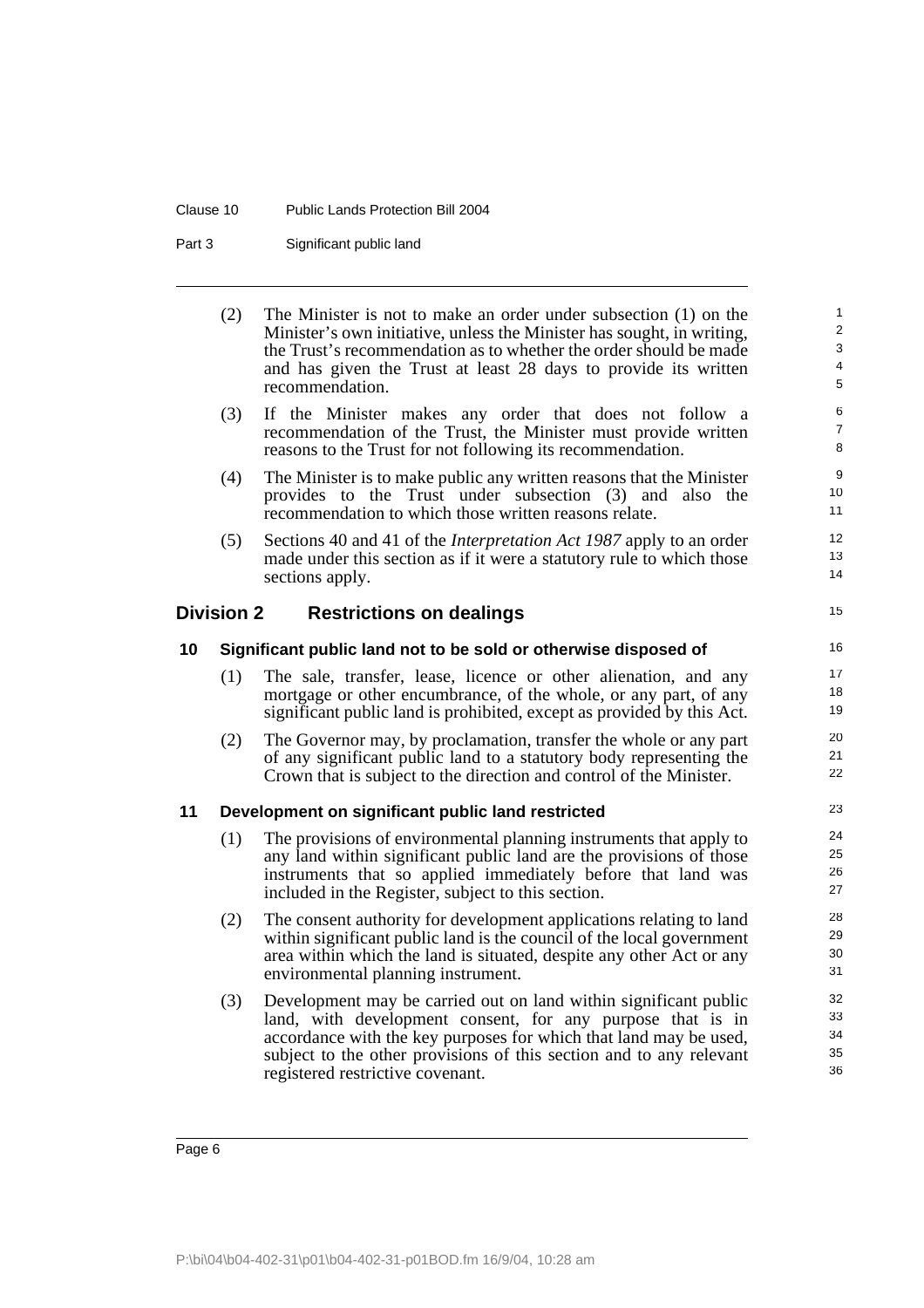| Public Lands Protection Bill 2004 | Clause 12 |
|-----------------------------------|-----------|
| Significant public land           | Part 3    |

<span id="page-14-0"></span>

|                 | (4) | Development for residential purposes (including retirement<br>villages) is prohibited on land within significant public land, despite<br>any other Act or any environmental planning instrument.                                                                                             | $\mathbf 1$<br>$\overline{\mathbf{c}}$<br>3 |
|-----------------|-----|----------------------------------------------------------------------------------------------------------------------------------------------------------------------------------------------------------------------------------------------------------------------------------------------|---------------------------------------------|
|                 | (5) | State Environmental Planning Policy (Seniors Living) 2004 does<br>not apply to significant public land.                                                                                                                                                                                      | $\overline{4}$<br>5                         |
|                 | (6) | In determining a development application, the consent authority<br>must take into consideration the objects of this Act in addition to all<br>other matters that are required to be taken into consideration.                                                                                | 6<br>7<br>8                                 |
| 12 <sub>2</sub> |     | Leases, licences, easements and management agreements                                                                                                                                                                                                                                        | 9                                           |
|                 | (1) | A lease of, or a licence allowing the use of:                                                                                                                                                                                                                                                | 10                                          |
|                 |     | a building or part of a building within any significant public<br>(a)<br>land, and of any adjoining land needed to enable the use of the<br>building or part of the building, or                                                                                                             | 11<br>12<br>13                              |
|                 |     | any land within any significant public land,<br>(b)                                                                                                                                                                                                                                          | 14                                          |
|                 |     | may be granted, with the consent of the Minister, for any purpose<br>that is in accordance with the key purposes for which that land may<br>be used.                                                                                                                                         | 15<br>16<br>17                              |
|                 | (2) | The term of any lease or licence referred to in subsection $(1)$ ,<br>including the term of any further lease or licence that may be<br>granted under an option for renewal of the lease or licence, must not<br>exceed 10 years.                                                            | 18<br>19<br>20<br>21                        |
|                 | (3) | However, subsection (2) does not prevent leases or licences being<br>granted for terms of, or successive terms totalling, more than 10<br>years if:                                                                                                                                          | 22<br>23<br>24                              |
|                 |     | (a)<br>a notice has been tabled in each House of Parliament stating:                                                                                                                                                                                                                         | 25                                          |
|                 |     | the name of the proposed lessee or licensee, and<br>(i)                                                                                                                                                                                                                                      | 26                                          |
|                 |     | (ii)<br>the main purpose of the proposed lease or licence, and                                                                                                                                                                                                                               | 27                                          |
|                 |     | the term of the proposed lease or licence and any<br>(iii)<br>proposed optional terms, and                                                                                                                                                                                                   | 28<br>29                                    |
|                 |     | resolutions have been passed by each House of Parliament<br>(b)<br>confirming the proposal for the term or terms, or no resolution<br>has been passed by either House disallowing the proposal for<br>the term or terms within 15 sitting days after the notice was<br>tabled in that House. | 30<br>31<br>32<br>33<br>34                  |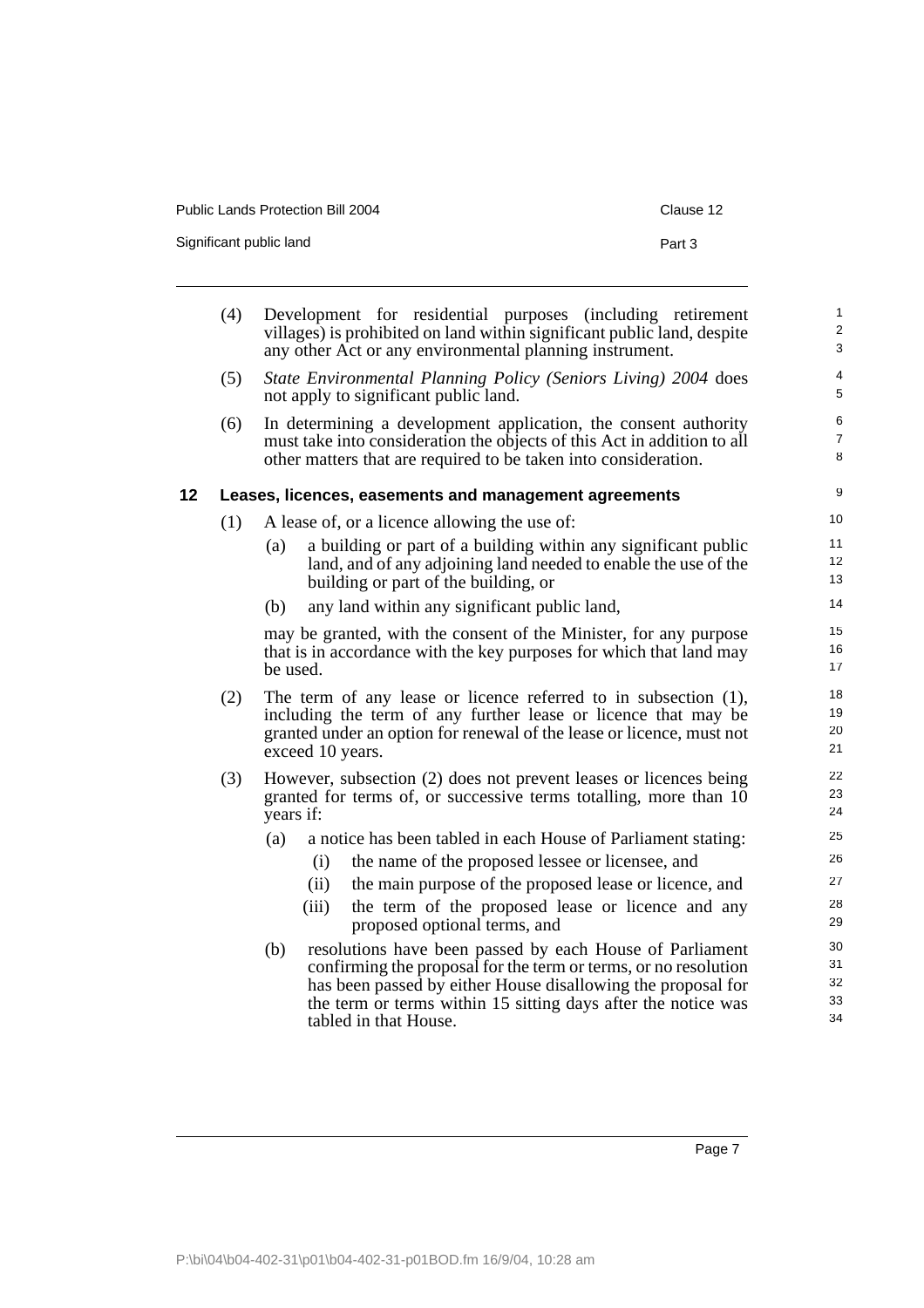### Clause 12 Public Lands Protection Bill 2004

Part 3 Significant public land

| (4) | An easement in relation to land within any significant public land<br>may be granted with the consent of the Minister if:                                                                                                                                                                                                               | 1<br>$\overline{2}$            |
|-----|-----------------------------------------------------------------------------------------------------------------------------------------------------------------------------------------------------------------------------------------------------------------------------------------------------------------------------------------|--------------------------------|
|     | (a)<br>a notice has been tabled in each House of Parliament stating:                                                                                                                                                                                                                                                                    | 3                              |
|     | the name of the person to whom the easement is to be<br>(i)<br>granted, and                                                                                                                                                                                                                                                             | 4<br>5                         |
|     | (ii)<br>the main purpose of the proposed easement, and                                                                                                                                                                                                                                                                                  | 6                              |
|     | (b)<br>resolutions have been passed by each House confirming the<br>proposal for an easement or no resolution has been passed by<br>either House disallowing the proposal within 15 sitting days<br>after the notice was tabled in that House.                                                                                          | $\overline{7}$<br>8<br>9<br>10 |
| (5) | The care, control and management of any significant public land,<br>any building within any significant public land or any part of either<br>of them may be contracted out with the consent of the Minister but<br>only to:                                                                                                             | 11<br>12<br>13<br>14           |
|     | (a)<br>the council of the local government area in which the<br>significant public land is situated, or                                                                                                                                                                                                                                 | 15<br>16                       |
|     | a person or body prescribed by the regulations,<br>(b)                                                                                                                                                                                                                                                                                  | 17                             |
|     | and only if that council, person or body has agreed to undertake that<br>care, control and management in accordance with the objects of this<br>Act and the key purposes for which that land may be used.                                                                                                                               | 18<br>19<br>20                 |
| (6) | A lease or licence referred to in subsection (1) and a contract to<br>which subsection (5) applies, must not allow a use that would<br>otherwise be prohibited under this Division.                                                                                                                                                     | 21<br>22<br>23                 |
| (7) | Before granting a consent under this section, the Minister must:                                                                                                                                                                                                                                                                        | 24                             |
|     | cause notice of the proposal to grant the lease, licence or<br>(a)<br>easement or to enter into the contract, and a summary of the<br>main terms of the lease, licence, easement or contract together<br>with details of any related proposal to deal in land located in<br>any significant public land of which the Minister is aware: | 25<br>26<br>27<br>28<br>29     |
|     | to be sent to the Trust for its comments, and<br>(i)                                                                                                                                                                                                                                                                                    | 30                             |
|     | (ii)<br>to be published in a newspaper and on the Internet, and                                                                                                                                                                                                                                                                         | 31                             |
|     | (b)<br>have regard to any written comments received in response to<br>the notice within 30 days after the date the notice was sent to<br>the Trust or the notice was last published in a newspaper<br>(whichever is the later), and                                                                                                     | 32<br>33<br>34<br>35           |
|     | (c)<br>publish the reasons for the decision to grant consent in a<br>newspaper and on the Internet.                                                                                                                                                                                                                                     | 36<br>37                       |
|     |                                                                                                                                                                                                                                                                                                                                         |                                |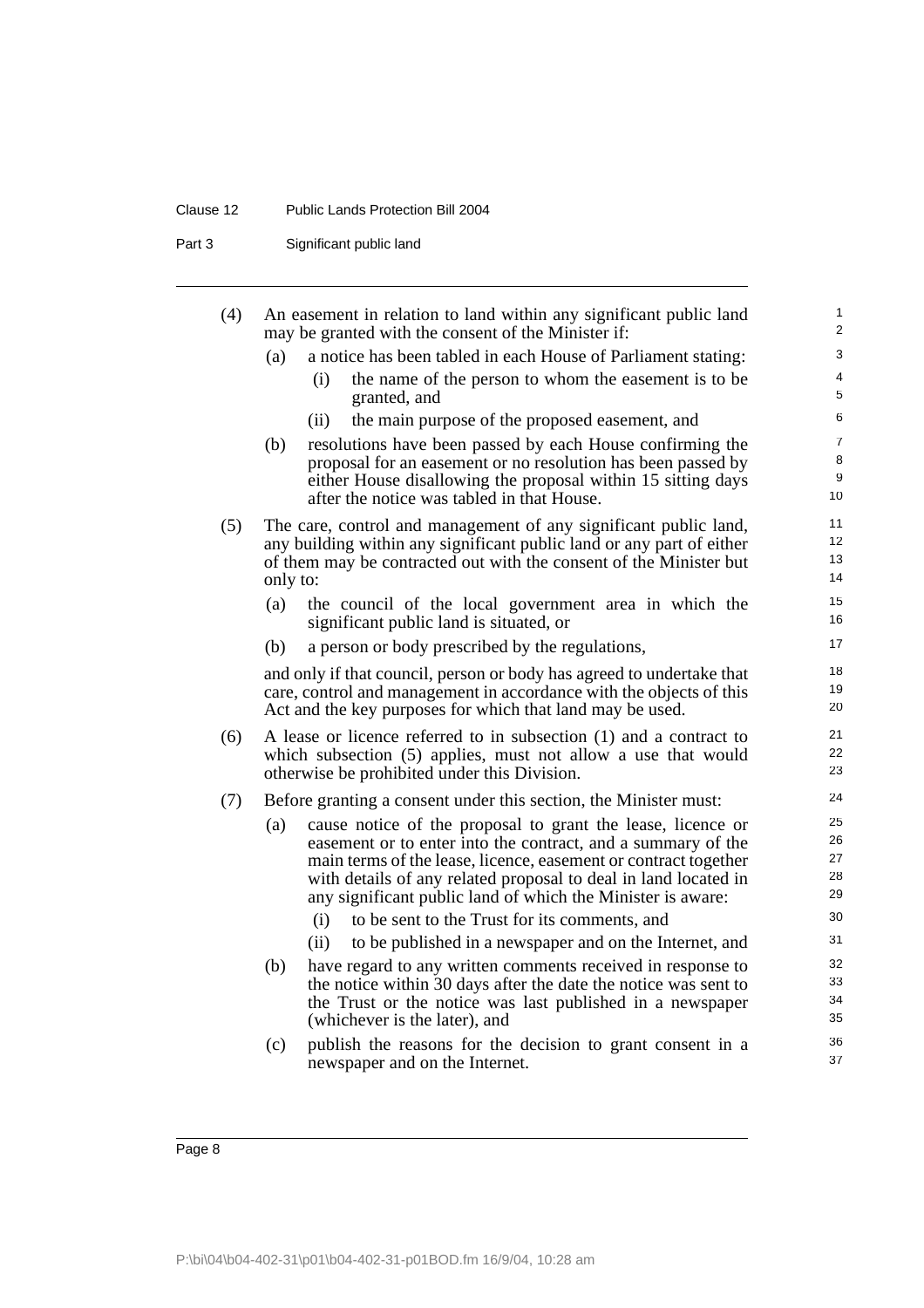| Public Lands Protection Bill 2004 | Clause 12 |
|-----------------------------------|-----------|
| Significant public land           | Part 3    |

| For the purposes of subsection $(7)$ , a requirement that a matter be<br>published in a newspaper and on the Internet is a requirement that<br>the matter is to be published:                                                                                                                                                                               | $\overline{\mathbf{c}}$<br>3 |
|-------------------------------------------------------------------------------------------------------------------------------------------------------------------------------------------------------------------------------------------------------------------------------------------------------------------------------------------------------------|------------------------------|
| in at least one newspaper circulating throughout the State, and<br>(a)                                                                                                                                                                                                                                                                                      | 4                            |
| in at least one newspaper circulating in the area in which the<br>(b)<br>relevant significant public land is situated, and                                                                                                                                                                                                                                  | 5<br>6                       |
| on the Internet site of the Department of Infrastructure,<br>(c)<br>Planning and Natural Resources.                                                                                                                                                                                                                                                         | 7<br>8                       |
| A regulation prescribing a person or body for the purposes of this<br>section takes effect on the day following the last day on which it is<br>capable of being disallowed under section 41 of the Interpretation<br>Act 1987 (as modified by subsection (10)) or on such later day as<br>may be specified in the regulation.                               | 9<br>10<br>11<br>12<br>13    |
| Despite section 41 of the <i>Interpretation Act 1987</i> , a resolution by a<br>House of Parliament to disallow any such regulation does not have<br>effect unless notice of the resolution is given within 15 sitting days<br>of the House after written notice of the making of the regulation is<br>laid before that House under section 40 of that Act. | 14<br>15<br>16<br>17<br>18   |
|                                                                                                                                                                                                                                                                                                                                                             |                              |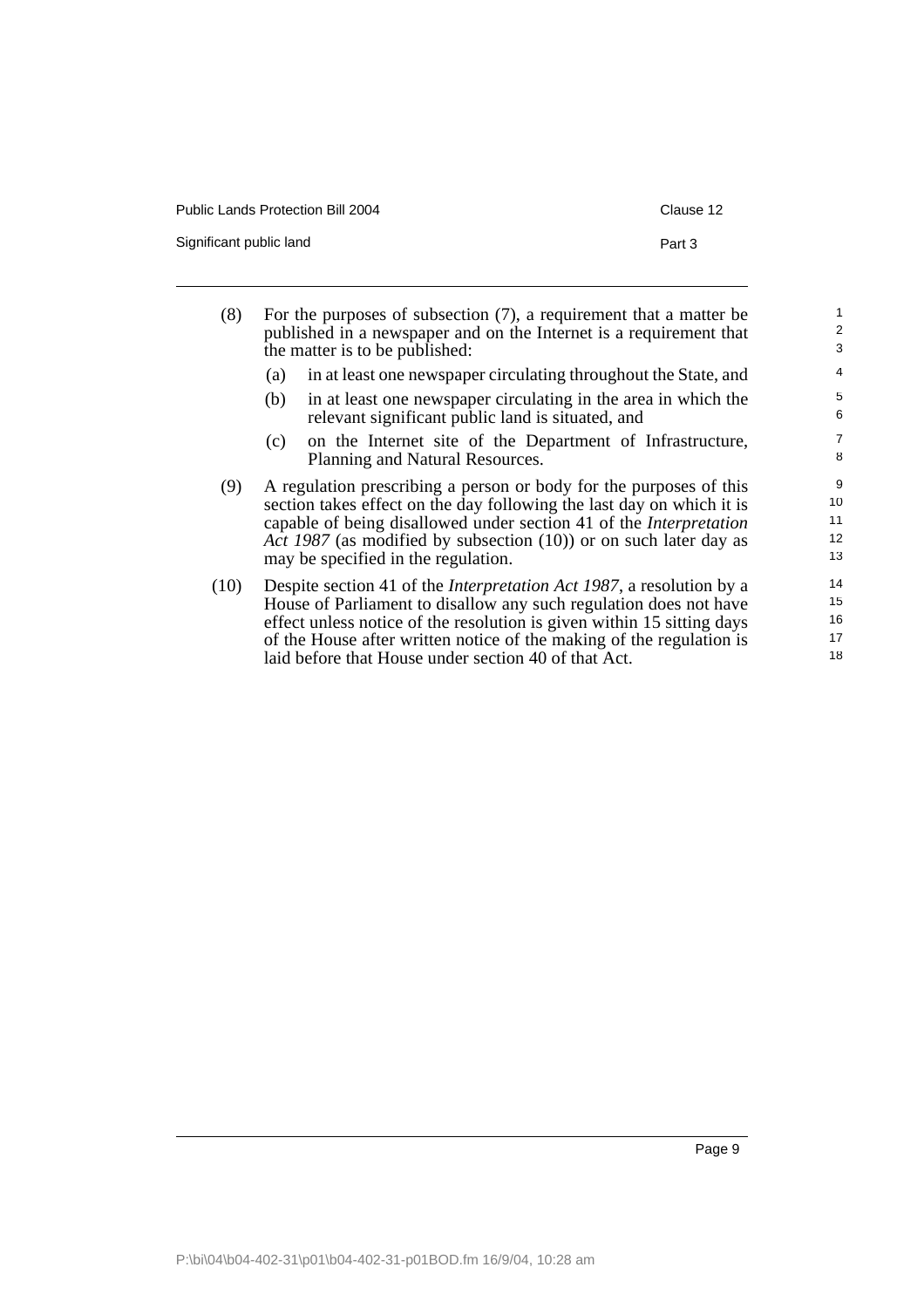| Clause 13<br>Public Lands Protection Bill 2004 |  |
|------------------------------------------------|--|
|------------------------------------------------|--|

Part 4 Miscellaneous

<span id="page-17-5"></span><span id="page-17-4"></span><span id="page-17-3"></span><span id="page-17-2"></span><span id="page-17-1"></span><span id="page-17-0"></span>

| Part 4 |     | <b>Miscellaneous</b>                                                                                                                                                                                                                                                        | 1                |
|--------|-----|-----------------------------------------------------------------------------------------------------------------------------------------------------------------------------------------------------------------------------------------------------------------------------|------------------|
| 13     |     | <b>Application of Heritage Act 1977</b>                                                                                                                                                                                                                                     | 2                |
|        |     | This Act does not affect the application of the <i>Heritage Act 1977</i> to<br>any significant public land.                                                                                                                                                                 | 3<br>4           |
| 14     |     | <b>Regulations</b>                                                                                                                                                                                                                                                          | 5                |
|        |     | The Governor may make regulations, not inconsistent with this Act,<br>for or with respect to any matter that by this Act is required or<br>permitted to be prescribed or that is necessary or convenient to be<br>prescribed for carrying out or giving effect to this Act. | 6<br>7<br>8<br>9 |
| 15     |     | <b>Amendment of Education Act 1990 No 8</b>                                                                                                                                                                                                                                 | 10               |
|        |     | The <i>Education Act 1990</i> is amended as set out in Schedule 4.                                                                                                                                                                                                          | 11               |
| 16     |     | Savings, transitional and other provisions                                                                                                                                                                                                                                  | 12               |
|        | (1) | In this section:                                                                                                                                                                                                                                                            | 13               |
|        |     | liabilities means any liabilities, debts and obligations (whether<br>present or future and whether vested or contingent).                                                                                                                                                   | 14<br>15         |
|        |     | <i>property interest</i> , in relation to land, means any legal or equitable<br>interest (whether present or future and whether vested or<br>contingent).                                                                                                                   | 16<br>17<br>18   |
|        | (2) | Nothing in this Act:                                                                                                                                                                                                                                                        | 19               |
|        |     | affects any property interest of any person (other than a public<br>(a)<br>authority) in significant public land that existed immediately<br>before the land was included in the Register, or                                                                               | 20<br>21<br>22   |
|        |     | affects the liabilities of any person in connection with<br>(b)<br>significant public land that existed immediately before the<br>land was included in the Register, or                                                                                                     | 23<br>24<br>25   |
|        |     | prevents the granting of a further lease under an option<br>(c)<br>provided in a lease over significant public land that existed<br>immediately before the land was included in the Register.                                                                               | 26<br>27<br>28   |
|        | (3) | Schedule 5 has effect.                                                                                                                                                                                                                                                      | 29               |
| 17     |     | <b>Review of Act</b>                                                                                                                                                                                                                                                        | 30               |
|        | (1) | The Minister is to review this Act to determine whether the policy<br>objectives of the Act remain valid and whether the terms of the Act<br>remain appropriate for securing those objectives.                                                                              | 31<br>32<br>33   |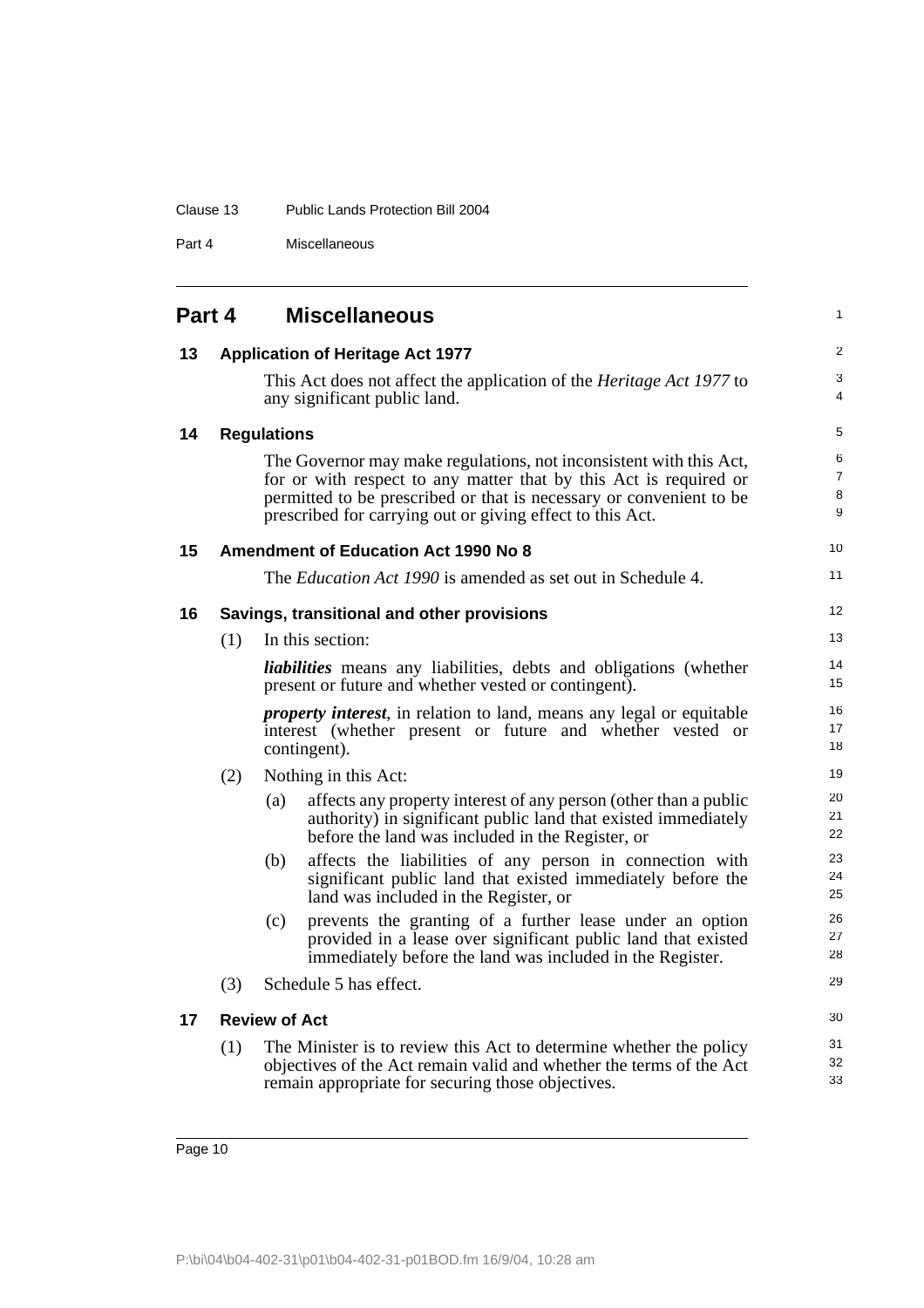| <b>Public Lands Protection Bill 2004</b> | Clause 17 |
|------------------------------------------|-----------|
| Miscellaneous                            | Part 4    |
|                                          |           |

| (2) | The review is to be undertaken as soon as possible after the period |
|-----|---------------------------------------------------------------------|
|     | of 5 years from the date of assent to this Act.                     |

(3) A report on the outcome of the review is to be tabled in each House of Parliament within 12 months after the end of the period of 5 years.

Page 11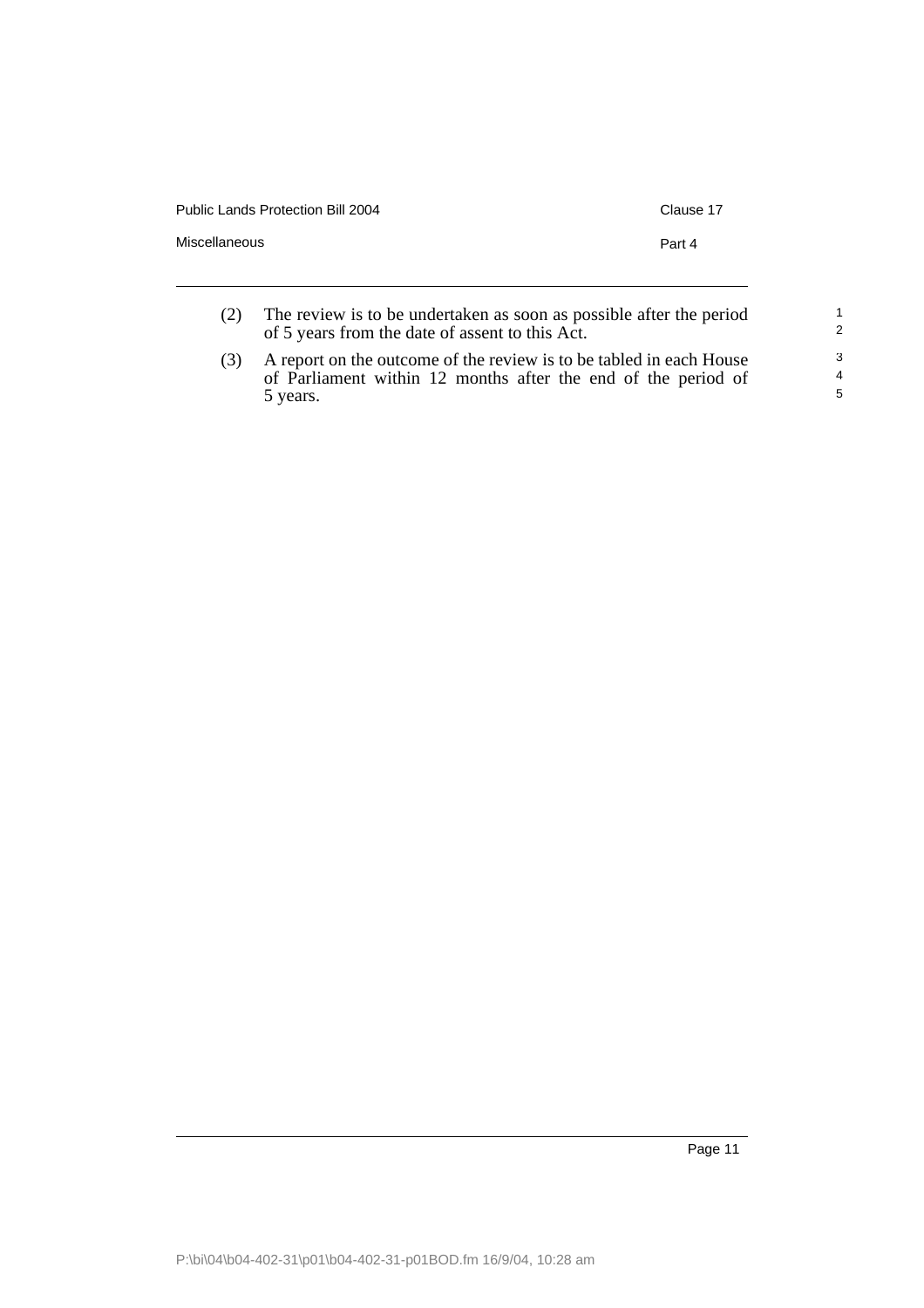| Schedule 1 |  |  | Register of significant public land |
|------------|--|--|-------------------------------------|
|------------|--|--|-------------------------------------|

# <span id="page-19-0"></span>**Schedule 1 Register of significant public land**

(Sections 3 and 9 (1))

1 2

| Column 1                               | Column 2                 |
|----------------------------------------|--------------------------|
| Description of significant public land | Key purposes of the land |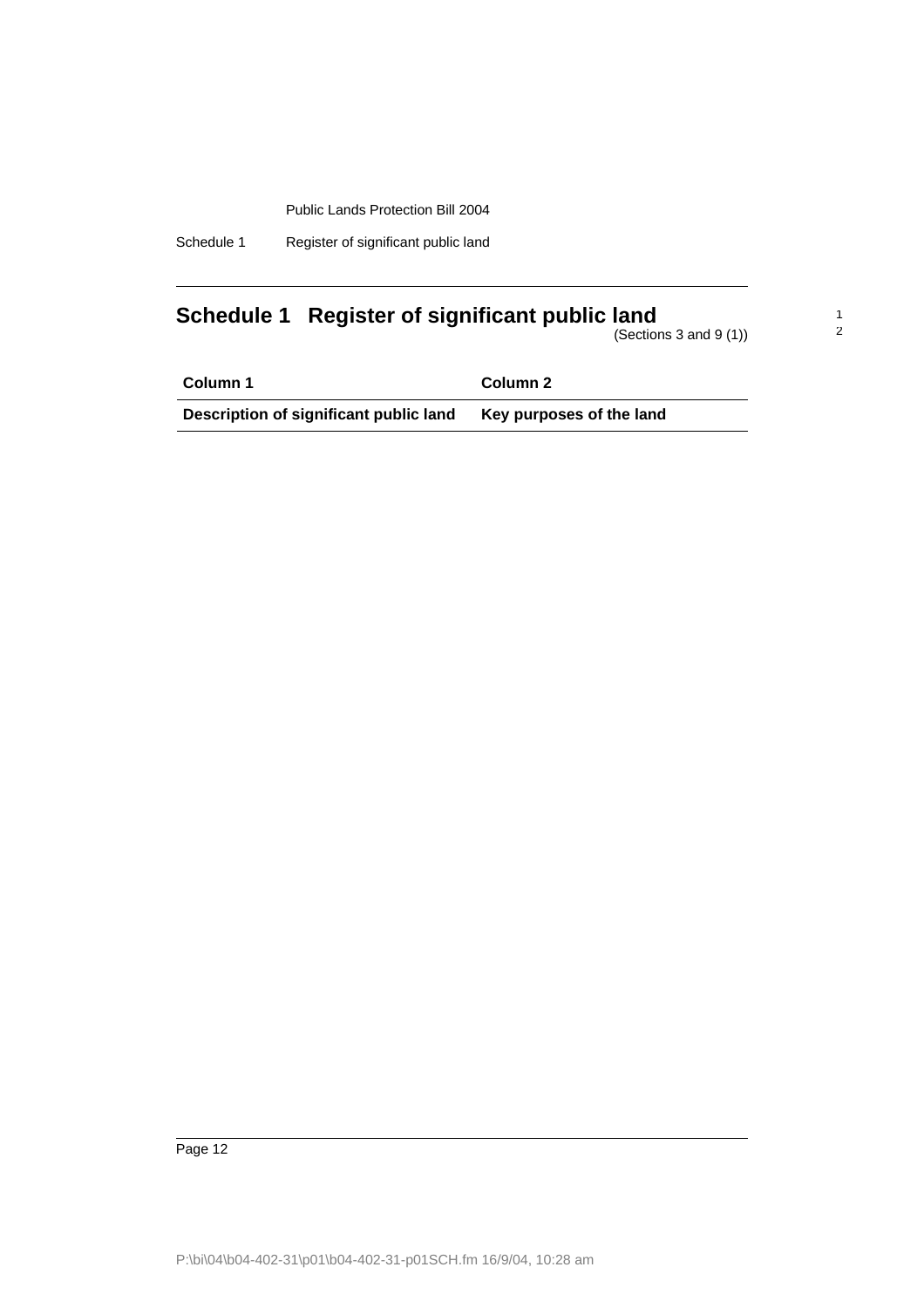Provisions relating to trustees Schedule 2

<span id="page-20-0"></span>

|              |     | <b>Schedule 2 Provisions relating to trustees</b><br>(Section 6 (3))                                                                                                                                                                                                                     | $\mathbf{1}$<br>$\overline{2}$             |
|--------------|-----|------------------------------------------------------------------------------------------------------------------------------------------------------------------------------------------------------------------------------------------------------------------------------------------|--------------------------------------------|
| $\mathbf{1}$ |     | Chairperson                                                                                                                                                                                                                                                                              | 3                                          |
|              | (1) | One of the trustees is to be appointed as Chairperson of the Trust by<br>the relevant instrument of appointment as a trustee or by another<br>instrument executed by the Minister.                                                                                                       | $\overline{\mathbf{4}}$<br>$\sqrt{5}$<br>6 |
|              | (2) | The Minister may remove a trustee from the office of Chairperson.                                                                                                                                                                                                                        | $\overline{7}$                             |
|              | (3) | The Chairperson is taken to have vacated the office of Chairperson<br>if the Chairperson:                                                                                                                                                                                                | 8<br>$9\,$                                 |
|              |     | is removed from that office by the Minister under subclause<br>(a)<br>$(2)$ , or                                                                                                                                                                                                         | 10<br>11                                   |
|              |     | resigns that office by instrument in writing addressed to the<br>(b)<br>Minister, or                                                                                                                                                                                                     | 12<br>13                                   |
|              |     | (c)<br>ceases to be a trustee.                                                                                                                                                                                                                                                           | 14                                         |
| $\mathbf{2}$ |     | <b>Acting trustees and acting Chairperson</b>                                                                                                                                                                                                                                            | 15                                         |
|              | (1) | The Minister may, from time to time, appoint a person to act in the<br>office of a trustee during the illness or absence of the trustee, and the<br>person, while so acting, has and may exercise all the functions of the<br>trustee and is taken to be a trustee.                      | 16<br>17<br>18<br>19                       |
|              | (2) | The Minister may, from time to time, appoint a trustee to act in the<br>office of Chairperson during the illness or absence of the<br>Chairperson, and the trustee, while so acting, has and may exercise<br>all the functions of the Chairperson and is taken to be the<br>Chairperson. | 20<br>21<br>22<br>23<br>24                 |
|              | (3) | The Minister may remove any person from any office to which the<br>person was appointed under this clause.                                                                                                                                                                               | 25<br>26                                   |
|              | (4) | A person while acting in the office of a trustee is entitled to be paid<br>(including travelling)<br>remuneration<br>and<br>subsistence<br>such<br>allowances) as the Minister may from time to time determine in<br>respect of the person.                                              | 27<br>28<br>29<br>30                       |
|              | (5) | For the purposes of this clause, a vacancy in the office of trustee or<br>the Chairperson is taken to be an absence from office of the trustee<br>or Chairperson, as the case may be.                                                                                                    | 31<br>32<br>33                             |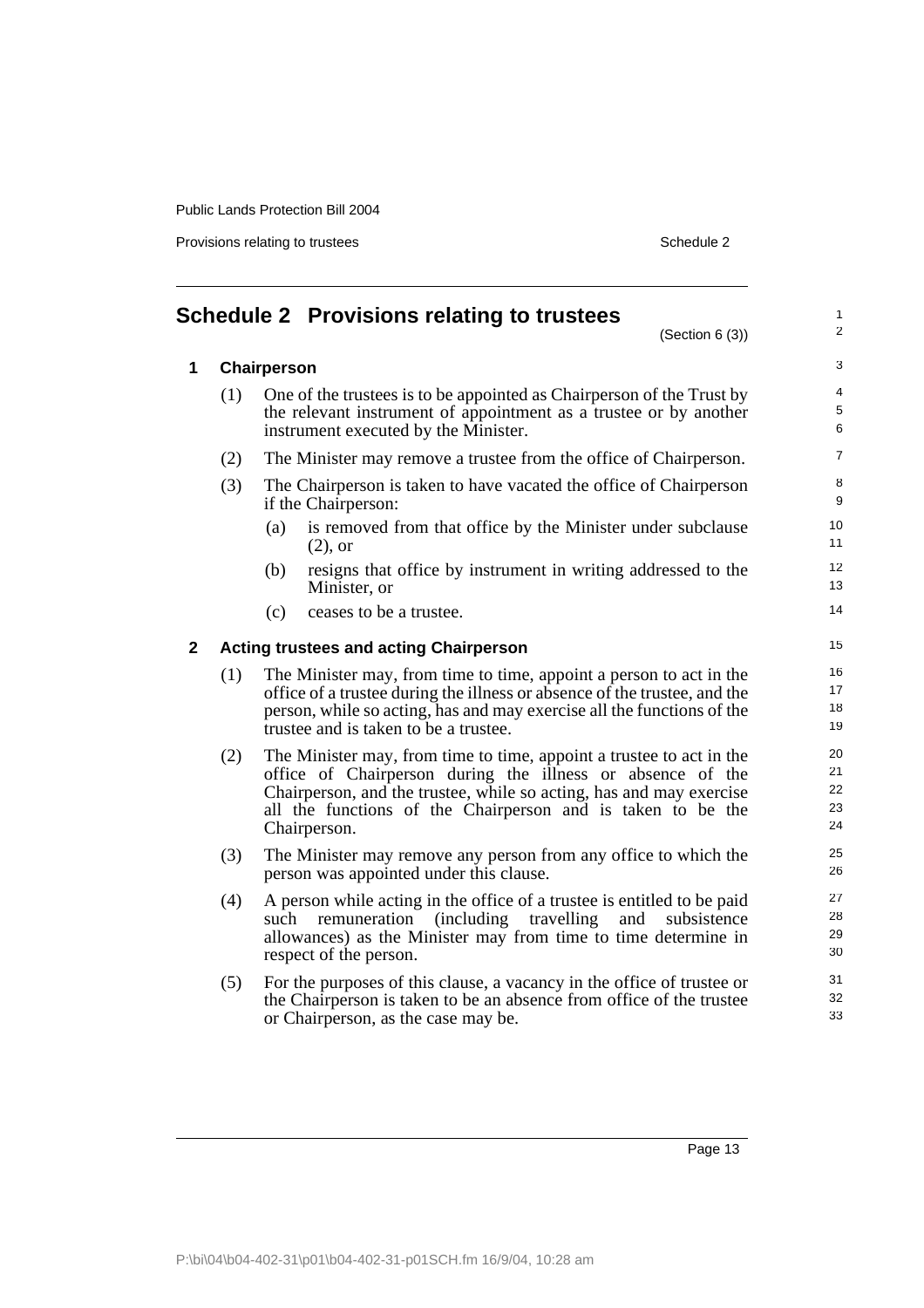Schedule 2 Provisions relating to trustees

| Term of office<br>3 |  |
|---------------------|--|
|---------------------|--|

Subject to this Schedule, a trustee holds office for such period, not exceeding 4 years, as may be specified in the instrument of appointment of the trustee, but is eligible (if otherwise qualified) for re-appointment.

5 6

> 7 8 **9**

### **4 Remuneration**

A trustee is entitled to be paid such remuneration (including travelling and subsistence allowances) as the Minister may from time to time determine in respect of the trustee.

| 5 | <b>Casual vacancies</b> |
|---|-------------------------|
|---|-------------------------|

| (1) | The office of a trustee becomes vacant if the trustee: |
|-----|--------------------------------------------------------|
|     |                                                        |

- (a) dies, or
- (b) completes a term of office and is not re-appointed, or
- (c) resigns the office by instrument in writing addressed to the Minister, or
- (d) is removed from office by the Minister under this clause, or
- (e) is absent from 3 consecutive meetings of the Trust of which reasonable notice has been given to the trustee personally or by post, except on leave granted by the Minister or unless the trustee is excused by the Minister for having been absent from those meetings, or
- (f) becomes bankrupt, applies to take the benefit of any law for the relief of bankrupt or insolvent debtors, compounds with his or her creditors or makes an assignment of his or her remuneration for their benefit, or
- (g) becomes a mentally incapacitated person, or
- (h) is convicted in New South Wales of an offence that is punishable by imprisonment for 12 months or more or is convicted elsewhere than in New South Wales of an offence that, if committed in New South Wales, would be an offence so punishable.
- (2) The Minister may at any time remove a trustee from office.
- (3) Without limiting the generality of subclause (2), the Minister may remove from office a trustee who contravenes the provisions of clause 7.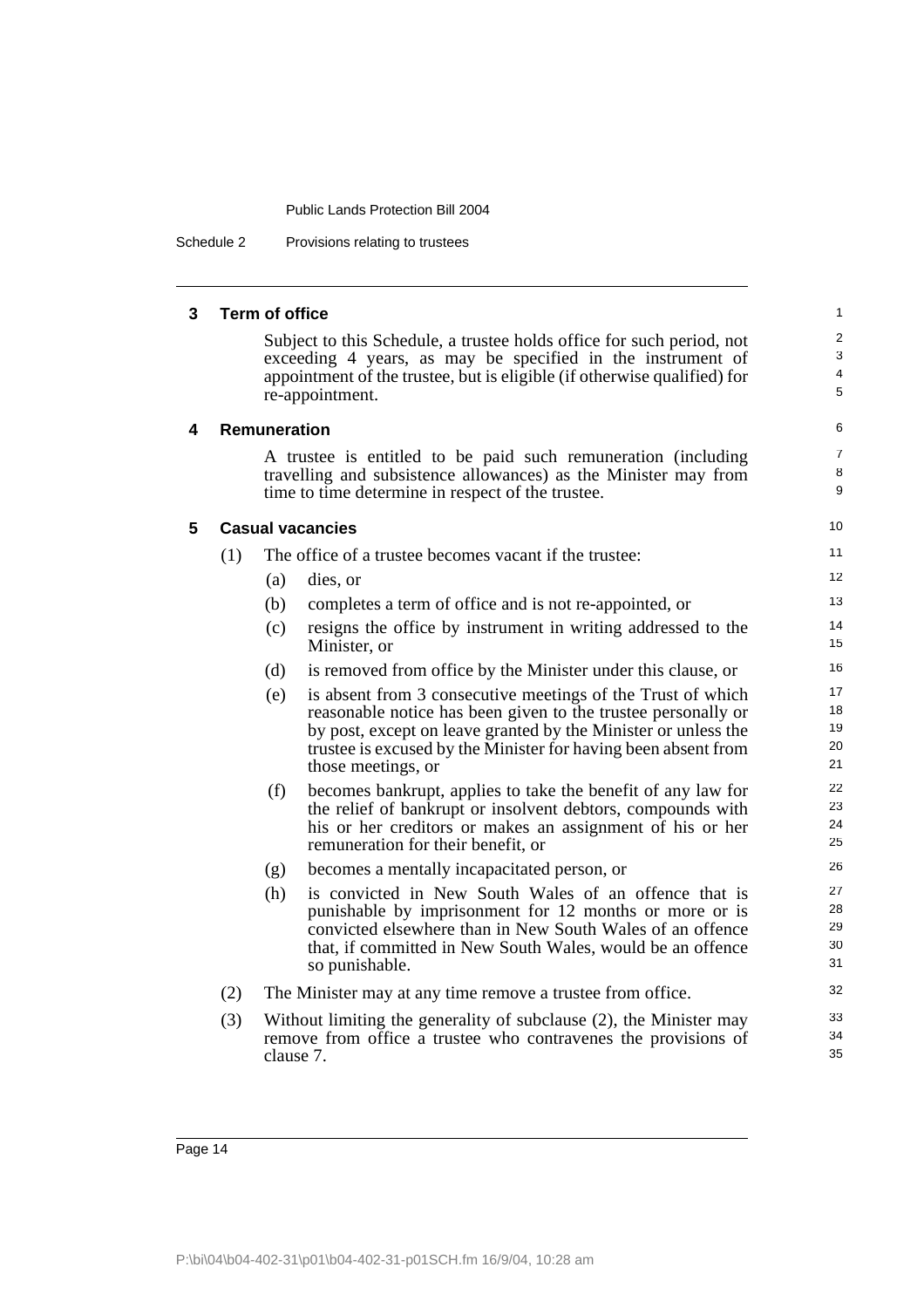Provisions relating to trustees Schedule 2

|     |     | Filling of vacancy in office of trustee                                                                                                                                                                                                                  |  |
|-----|-----|----------------------------------------------------------------------------------------------------------------------------------------------------------------------------------------------------------------------------------------------------------|--|
|     |     | If the office of any trustee becomes vacant, a person is, subject to<br>this Act, to be appointed to fill the vacancy.                                                                                                                                   |  |
|     |     | <b>Disclosure of pecuniary interests</b>                                                                                                                                                                                                                 |  |
| (1) | If: |                                                                                                                                                                                                                                                          |  |
|     | (a) | a trustee has a direct or indirect pecuniary interest in a matter<br>being considered or about to be considered at a meeting of the<br>Trust, and                                                                                                        |  |
|     | (b) | the interest appears to raise a conflict with the proper<br>performance of the trustee's duties in relation to the<br>consideration of the matter,                                                                                                       |  |
|     |     | the trustee must, as soon as possible after the relevant facts have<br>come to the trustee's knowledge, disclose the nature of the interest<br>at a meeting of the Trust.                                                                                |  |
| (2) |     | A disclosure by a trustee at a meeting of the Trust that the member:                                                                                                                                                                                     |  |
|     | (a) | is a member, or is in the employment, of a specified company<br>or other body, or                                                                                                                                                                        |  |
|     | (b) | is a partner, or is in the employment, of a specified person, or                                                                                                                                                                                         |  |
|     | (c) | has some other specified interest relating to a specified<br>company or other body or to a specified person,                                                                                                                                             |  |
|     |     | is a sufficient disclosure of the nature of the interest in any matter<br>relating to that company or other body or to that person that may<br>arise after the date of the disclosure and that is required to be<br>disclosed under subclause (1).       |  |
| (3) |     | Particulars of any disclosure made under this clause must be<br>recorded by the Trust in a book kept for the purpose and that book<br>must be open at all reasonable hours to inspection by any person on<br>payment of the fee determined by the Trust. |  |
| (4) |     | After a trustee has disclosed the nature of an interest in any matter,<br>the trustee must not, unless the Minister otherwise determines:                                                                                                                |  |
|     | (a) | be present during any deliberation of the Trust with respect to<br>the matter, or                                                                                                                                                                        |  |
|     | (b) | take part in any decision of the Trust with respect to the<br>matter.                                                                                                                                                                                    |  |
| (5) |     | A contravention of this clause does not invalidate any decision of<br>the Trust.                                                                                                                                                                         |  |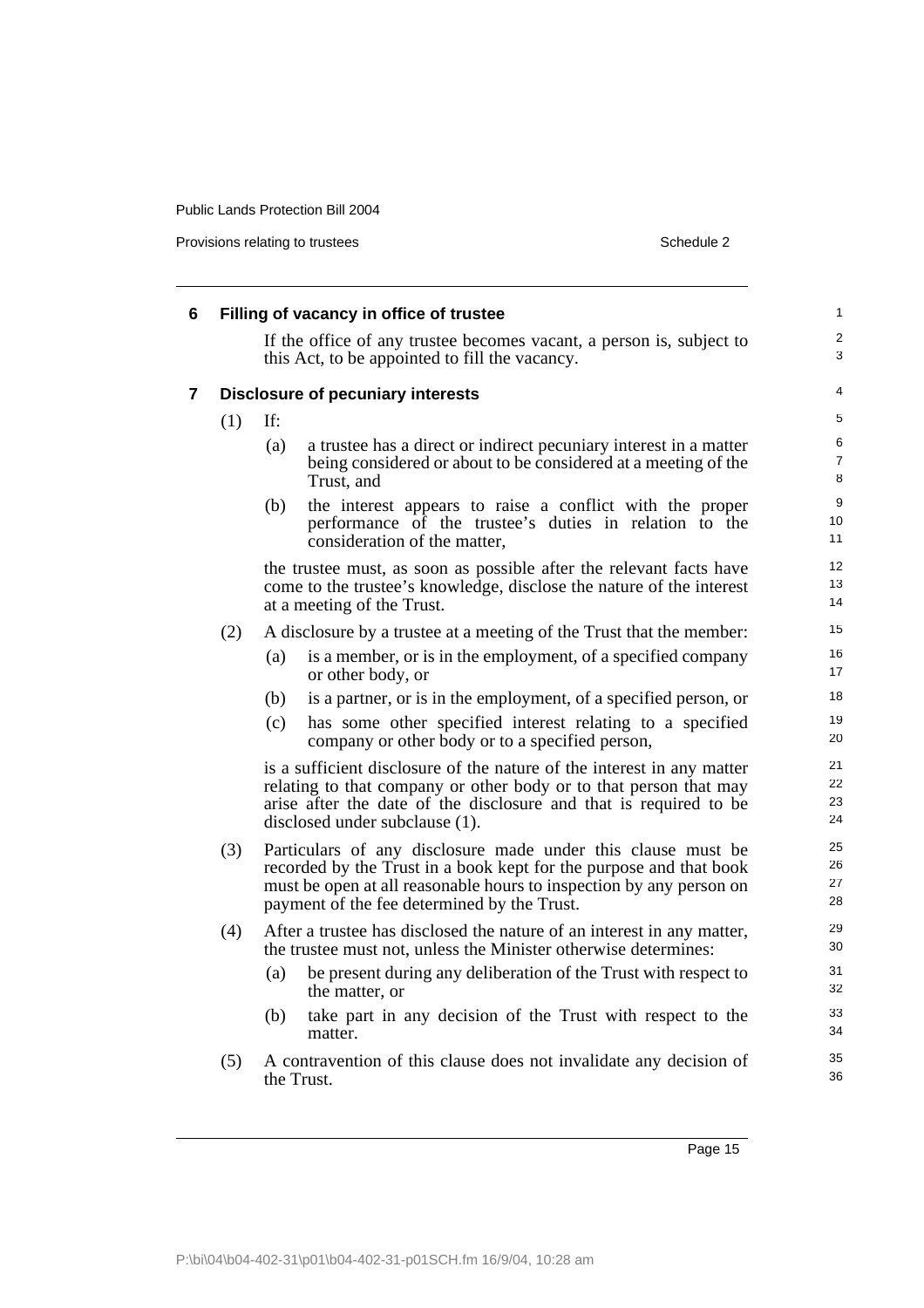Schedule 2 Provisions relating to trustees

| (6) | A reference in this clause to a meeting of the Trust includes a |
|-----|-----------------------------------------------------------------|
|     | reference to a meeting of a committee of the Trust.             |

1 2

#### **8 Effect of certain other Acts**

- (1) Chapter 2 of the *Public Sector Employment and Management Act 2002* does not apply to or in respect of the appointment of a trustee.
- (2) If by or under any Act provision is made:
	- (a) requiring a person who is the holder of a specified office to devote the whole of his or her time to the duties of that office, or
	- (b) prohibiting the person from engaging in employment outside the duties of that office,

the provision does not operate to disqualify the person from holding that office and also the office of a trustee or from accepting and retaining any remuneration payable to the person under this Act as a trustee.

**9 Personal liability**

A matter or thing done or omitted to be done by the Trust, a trustee or a person acting under the direction of the Trust does not, if the matter or thing was done or omitted to be done in good faith for the purpose of executing this or any other Act, subject a trustee or a person so acting personally to any action, liability, claim or demand.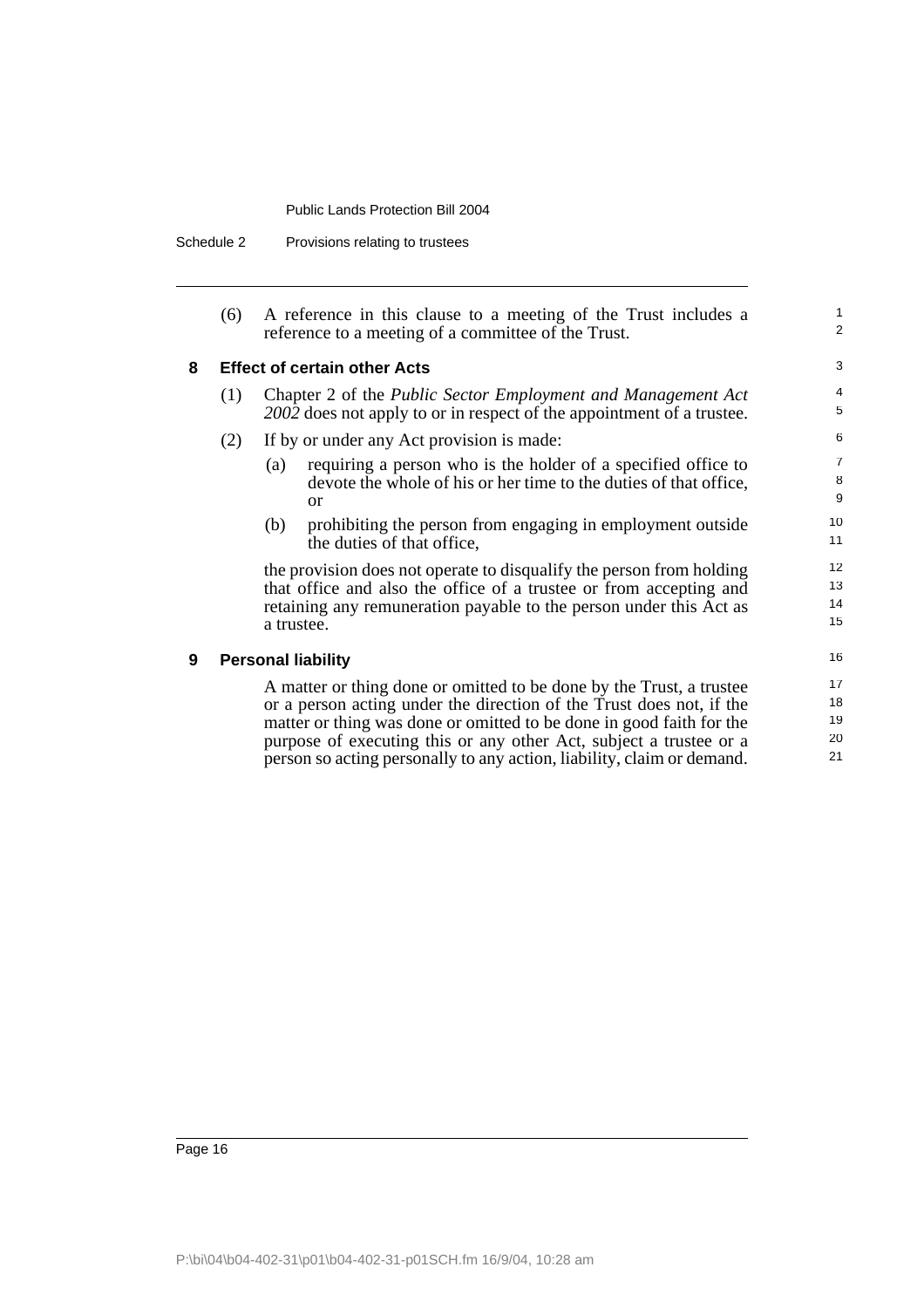Provisions relating to procedure of Trust Schedule 3

1 2

3

# <span id="page-24-0"></span>**Schedule 3 Provisions relating to procedure of Trust**

(Section 6 (4))

| 1              | <b>General procedure</b> |                                                                                                                                                                                                                                                                                                       |                      |  |  |
|----------------|--------------------------|-------------------------------------------------------------------------------------------------------------------------------------------------------------------------------------------------------------------------------------------------------------------------------------------------------|----------------------|--|--|
|                |                          | The procedure for the calling of meetings of the Trust and for the<br>conduct of business at those meetings is, subject to this Act and the<br>regulations, to be as determined by the Trust.                                                                                                         | 4<br>5<br>6          |  |  |
| $\overline{2}$ | Quorum                   |                                                                                                                                                                                                                                                                                                       | 7                    |  |  |
|                |                          | The quorum for a meeting of the Trust is a majority of the trustees<br>for the time being.                                                                                                                                                                                                            | 8<br>9               |  |  |
| 3              | <b>Presiding trustee</b> |                                                                                                                                                                                                                                                                                                       |                      |  |  |
|                | (1)                      | The Chairperson (or, in the absence of the Chairperson, another<br>trustee elected to chair the meeting by the trustees present) is to<br>preside at a meeting of the Trust.                                                                                                                          | 11<br>12<br>13       |  |  |
|                | (2)                      | The presiding member has a deliberative vote and, in the event of an<br>equality of votes, has a second or casting vote.                                                                                                                                                                              | 14<br>15             |  |  |
| 4              | Voting                   |                                                                                                                                                                                                                                                                                                       |                      |  |  |
|                |                          | A decision supported by a majority of the votes cast at a meeting of<br>the Trust at which a quorum is present is the decision of the Trust.                                                                                                                                                          | 17<br>18             |  |  |
| 5              |                          | Transaction of business outside meetings or by telephone                                                                                                                                                                                                                                              | 19                   |  |  |
|                | (1)                      | The Trust may, if it thinks fit, transact any of its business by the<br>circulation of papers among all the trustees for the time being, and<br>a resolution in writing approved in writing by a majority of those<br>trustees is taken to be a decision of the Trust.                                | 20<br>21<br>22<br>23 |  |  |
|                | (2)                      | The Trust may, if it thinks fit, transact any of its business at a<br>meeting at which trustees (or some trustees) participate by<br>telephone, closed-circuit television or other means, but only if any<br>trustee who speaks on a matter before the meeting can be heard by<br>the other trustees. |                      |  |  |
|                | (3)                      | For the purposes of:                                                                                                                                                                                                                                                                                  | 29                   |  |  |
|                |                          | the approval of a resolution under subclause $(1)$ , or<br>(a)                                                                                                                                                                                                                                        | 30                   |  |  |
|                |                          | (b)<br>a meeting held in accordance with subclause (2),                                                                                                                                                                                                                                               | 31                   |  |  |
|                |                          | the Chairperson and each trustee have the same voting rights as they<br>have at an ordinary meeting of the Trust.                                                                                                                                                                                     | 32<br>33             |  |  |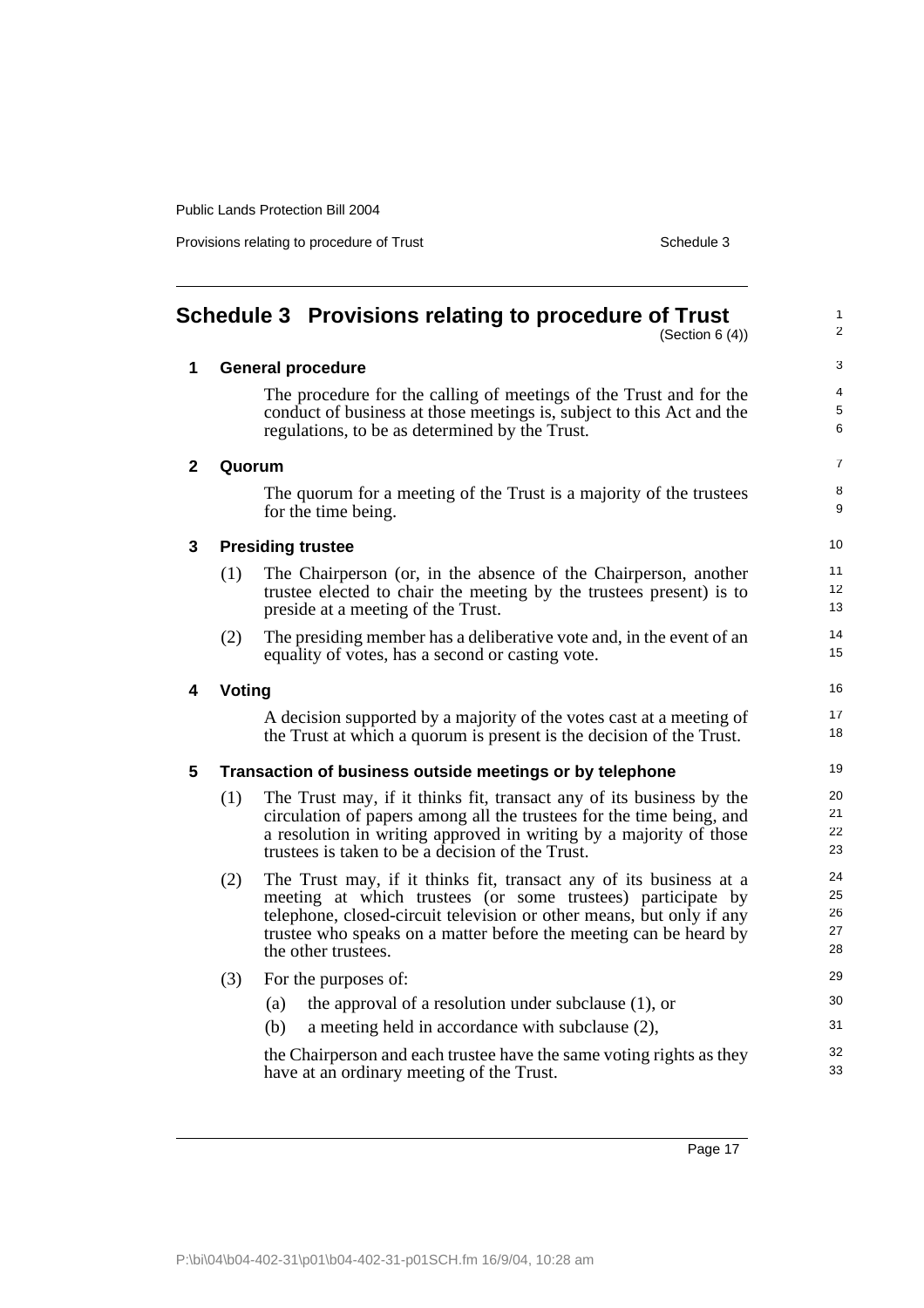| Schedule 3 |  | Provisions relating to procedure of Trust |  |
|------------|--|-------------------------------------------|--|
|------------|--|-------------------------------------------|--|

|   | (4)            | A resolution approved under subclause (1) is, subject to the<br>regulations, to be recorded in the minutes of the meetings of the<br>Trust.                        | 1<br>$\overline{2}$<br>3 |
|---|----------------|--------------------------------------------------------------------------------------------------------------------------------------------------------------------|--------------------------|
|   | (5)            | Papers may be circulated among the trustees for the purposes of<br>subclause (1) by facsimile or other transmission of the information<br>in the papers concerned. | 4<br>5<br>6              |
| 6 | <b>Minutes</b> |                                                                                                                                                                    | 7                        |
|   |                | The Trust must cause full and accurate minutes to be kept of the<br>proceedings of each meeting of the Trust.                                                      | 8<br>9                   |
|   |                | <b>First meeting</b>                                                                                                                                               | 10                       |
|   |                | The Minister may call the first meeting of the Trust in such manner<br>as the Minister thinks fit.                                                                 | 11<br>12                 |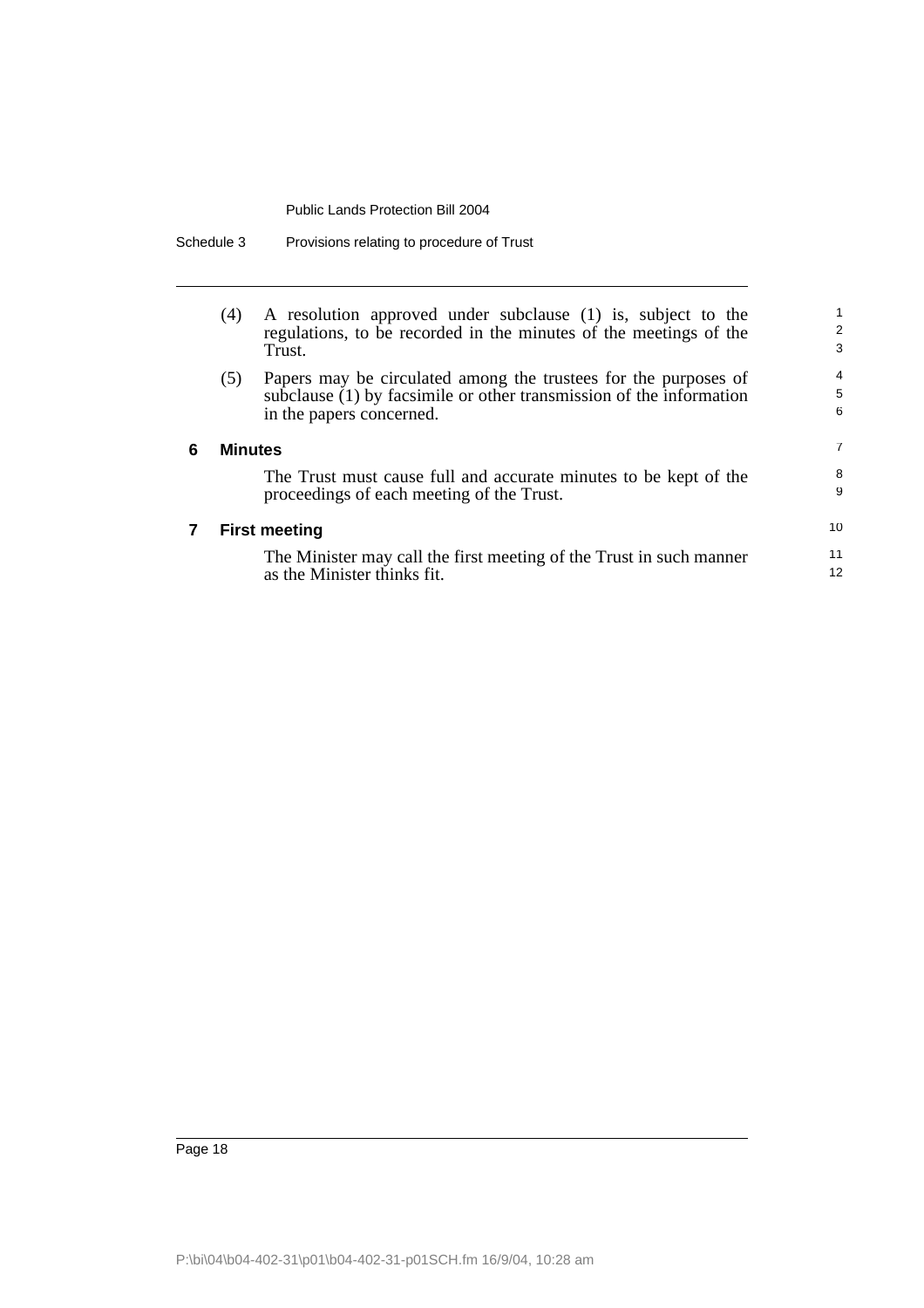Amendment of Education Act 1990 No 8 Schedule 4

<span id="page-26-0"></span>

|     |                                 |         | Schedule 4 Amendment of Education Act 1990 No 8<br>(Section 15)                                                                                                                                                                                                                                                                                                        |                                  |
|-----|---------------------------------|---------|------------------------------------------------------------------------------------------------------------------------------------------------------------------------------------------------------------------------------------------------------------------------------------------------------------------------------------------------------------------------|----------------------------------|
| [1] | Part 6A<br>Insert after Part 6: |         |                                                                                                                                                                                                                                                                                                                                                                        | 3                                |
|     |                                 |         |                                                                                                                                                                                                                                                                                                                                                                        | 4                                |
|     |                                 | Part 6A | <b>Surplus school sites</b>                                                                                                                                                                                                                                                                                                                                            | 5                                |
|     | 36A                             |         | <b>Definitions</b>                                                                                                                                                                                                                                                                                                                                                     | 6                                |
|     |                                 |         | In this Part:                                                                                                                                                                                                                                                                                                                                                          | 7                                |
|     |                                 |         | <b>harm</b> has the same meaning as in the <i>Heritage Act 1977</i> .                                                                                                                                                                                                                                                                                                  | 8                                |
|     |                                 |         | <i>protected school site</i> means the site of a closed government<br>school that is taken to be significant public land because of<br>this Part.                                                                                                                                                                                                                      | 9<br>10<br>11                    |
|     |                                 |         | <i>public land</i> has the same meaning as in the <i>Public Lands</i><br>Protection Act 2004.                                                                                                                                                                                                                                                                          | 12<br>13                         |
|     |                                 |         | <b>Register of significant public land</b> means the Register of<br>significant public land set out in Schedule 1 to the <i>Public</i><br>Lands Protection Act 2004.                                                                                                                                                                                                   | 14<br>15<br>16                   |
|     |                                 |         | significant public land has the same meaning as in the Public<br>Lands Protection Act 2004.                                                                                                                                                                                                                                                                            | 17<br>18                         |
|     |                                 |         | <b>State Heritage Register</b> has the same meaning as in the<br>Heritage Act 1977.                                                                                                                                                                                                                                                                                    | 19<br>20                         |
|     | 36B                             |         | Closed government schools become protected school sites                                                                                                                                                                                                                                                                                                                | 21                               |
|     |                                 |         | If the Minister closes a government school in accordance with<br>section 28, all the public land on which the school was located<br>immediately before its closure (including any structures that<br>are fixtures on the land) is taken to be significant public land<br>and the key purposes for which that land may be used are<br>taken to be educational purposes. | 22<br>23<br>24<br>25<br>26<br>27 |
|     | 36C                             |         | Minister may grant exemption to protected school site                                                                                                                                                                                                                                                                                                                  | 28                               |
|     |                                 |         | If, after consultation with the local community within which<br>a protected school site is located, the Minister is satisfied that<br>the local community supports the site (or part of the site)                                                                                                                                                                      | 29<br>30<br>31                   |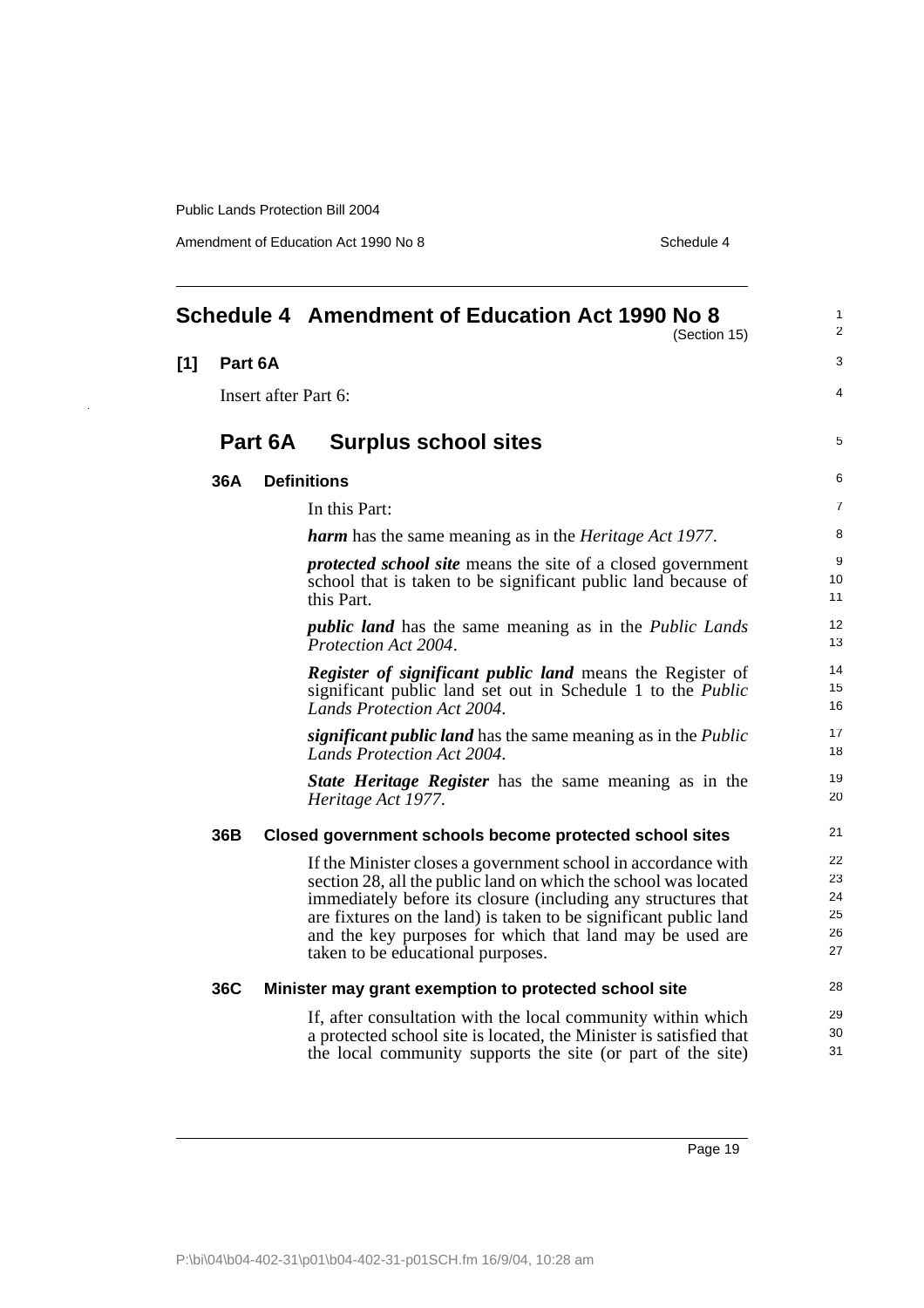Schedule 4 Amendment of Education Act 1990 No 8

being sold or used for a purpose other than education purposes, the Minister may by order published in the Gazette, grant an exemption in relation to all or part of the site.

1  $\overline{2}$ 3

#### **36D How school sites cease to be protected school sites**

- (1) If an exemption is granted in accordance with section 36C, the protected school site (or that part of the site to which the exemption relates) is no longer taken to be significant public land.
- (2) If the Minister establishes a government school in accordance with section 27 on a protected school site (or part of such a site), the protected school site (or that part of the site on which the school is established) is no longer taken to be significant public land.
- (3) If a period of at least 20 years has passed since the closure of a government school that resulted in the site becoming a protected school site, and:
	- (a) at least 30% of the land within the protected school site is reserved or dedicated as public open space, or
	- (b) if reserving or dedicating 30% of the site as public open space would require an item listed on the State Heritage Register to be harmed, at least 30% of the land within the protected school site is reserved or dedicated for some other public purpose,

the protected school site is no longer taken to be significant public land.

#### **36E Land may be otherwise listed in Register of significant public land**

- (1) Nothing in this Part prevents the Minister administering the *Public Lands Protection Act 2004* from inserting in the Register of significant public land (the *Register*), a description of land:
	- (a) that is a protected school site, or part of such a site, or
	- (b) that is no longer a protected school site, or part of such a site.
- (2) To the extent that land is included in the Register and is also taken to be significant public land because of the operation of this Part: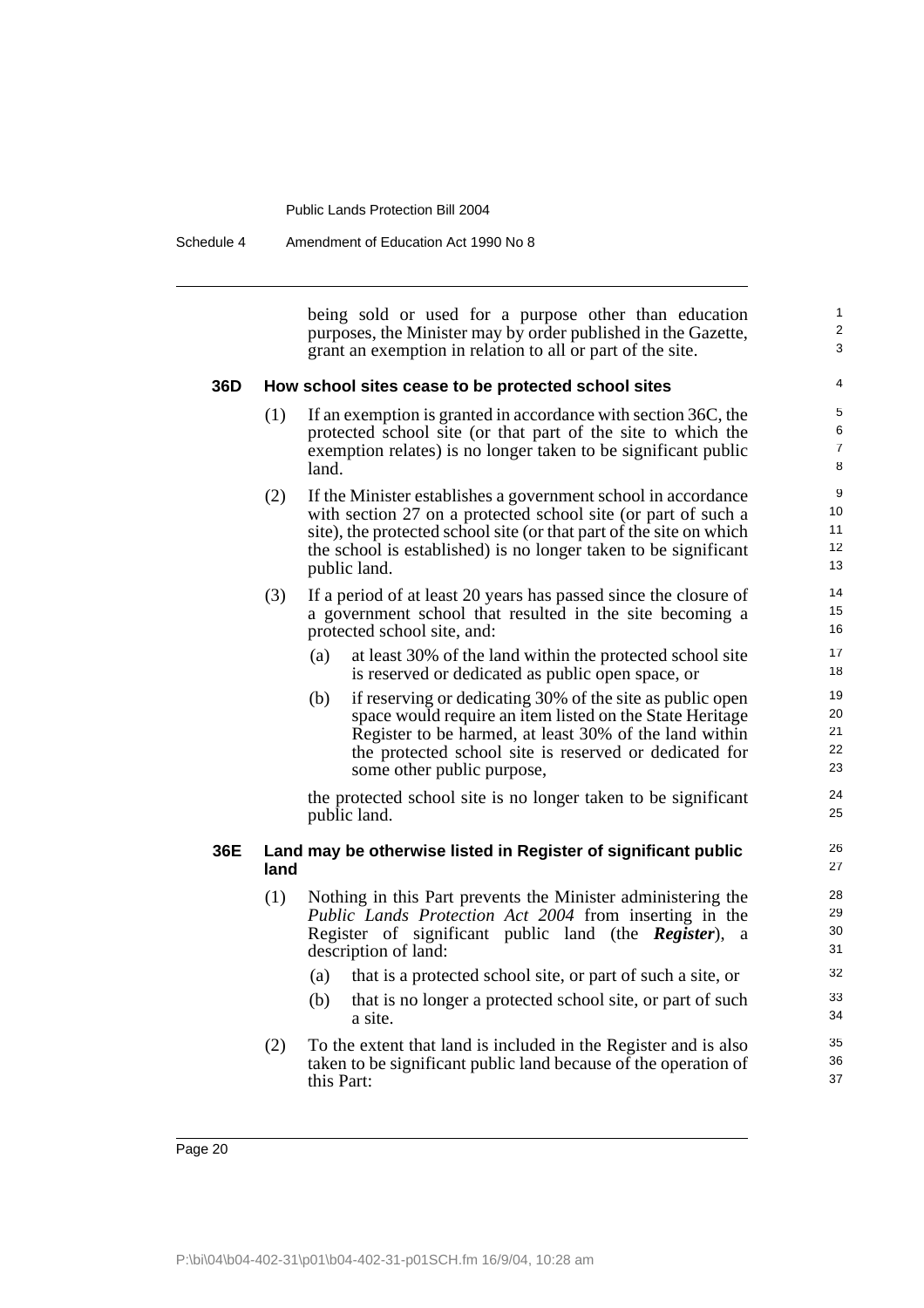$\hat{\mathcal{A}}$ 

Amendment of Education Act 1990 No 8 Schedule 4

|     | (a)                                                   | the land does not cease to be included in the Register<br>just because the land is no longer taken to be significant<br>public land under this Part, and | 2<br>3                   |
|-----|-------------------------------------------------------|----------------------------------------------------------------------------------------------------------------------------------------------------------|--------------------------|
|     | (b)                                                   | the land does not cease to be taken to be significant<br>public land under this Part just because the land is no<br>longer included in the Register.     | $\overline{4}$<br>5<br>6 |
| [2] | Schedule 3 Savings, transitional and other provisions |                                                                                                                                                          |                          |
|     | Insert at the end of clause $2(1)$ :                  |                                                                                                                                                          |                          |
|     |                                                       | Public Lands Protection Act 2004 (but only to the extent that<br>it amends this Act)                                                                     | 9<br>10                  |